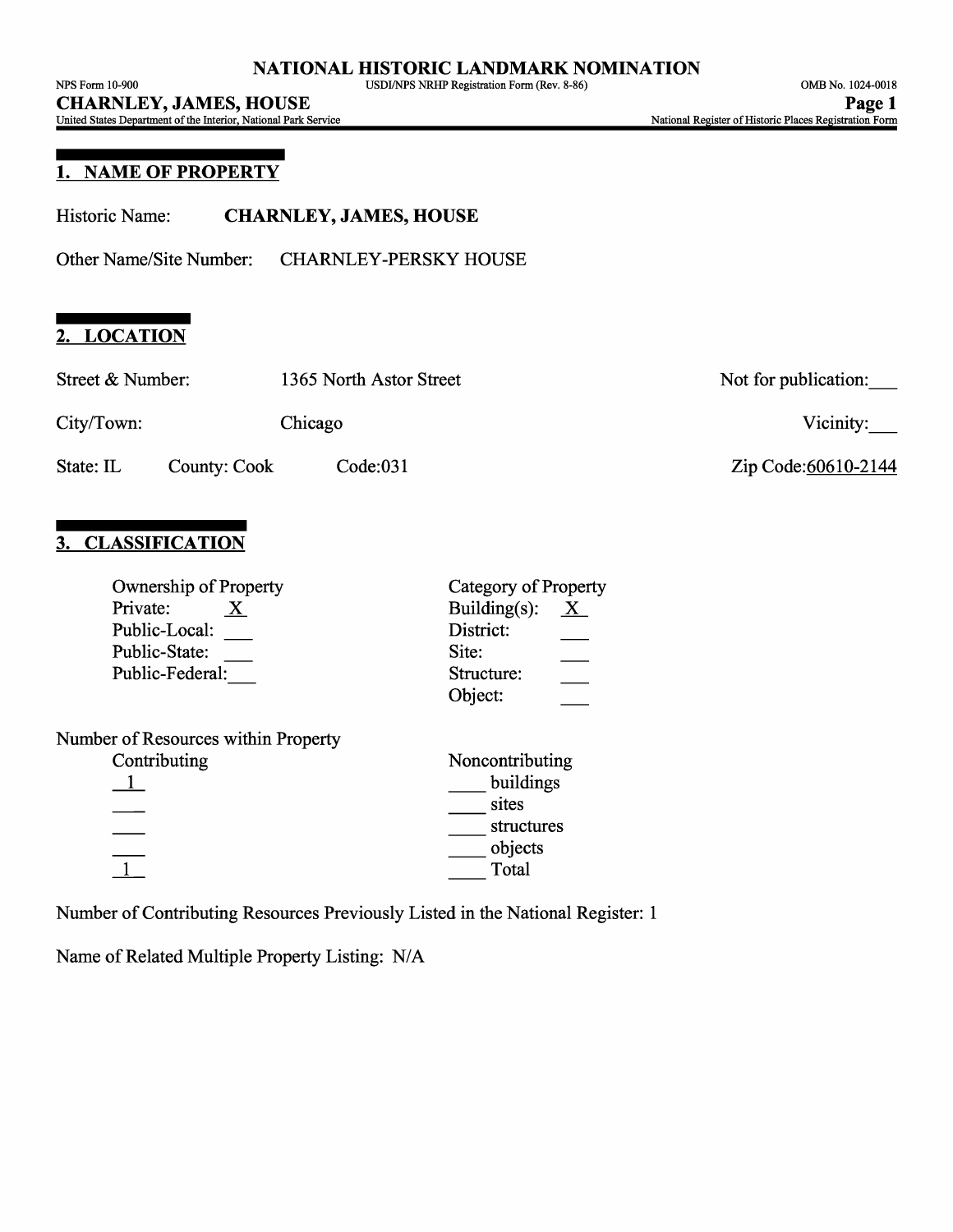# **4. STATE/FEDERAL AGENCY CERTIFICATION**

As the designated authority under the National Historic Preservation Act of 1966, as amended, I hereby certify that this  $X$  nomination request for determination of eligibility meets the documentation standards for registering properties in the National Register of Historic Places and meets the procedural and professional requirements set forth in 36 CFR Part 60. In my opinion, the property meets does not meet the National Register Criteria.

Signature of Certifying Official Date

State or Federal Agency and Bureau

In my opinion, the property meets does not meet the National Register criteria.

Signature of Commenting or Other Official Date

State or Federal Agency and Bureau

## **5. NATIONAL PARK SERVICE CERTIFICATION**

I hereby certify that this property is:

- \_\_ Entered in the National Register
- \_\_ Determined eligible for the National Register
- Determined not eligible for the National Register
- Removed from the National Register
- Other (explain):

Signature of Keeper Date of Action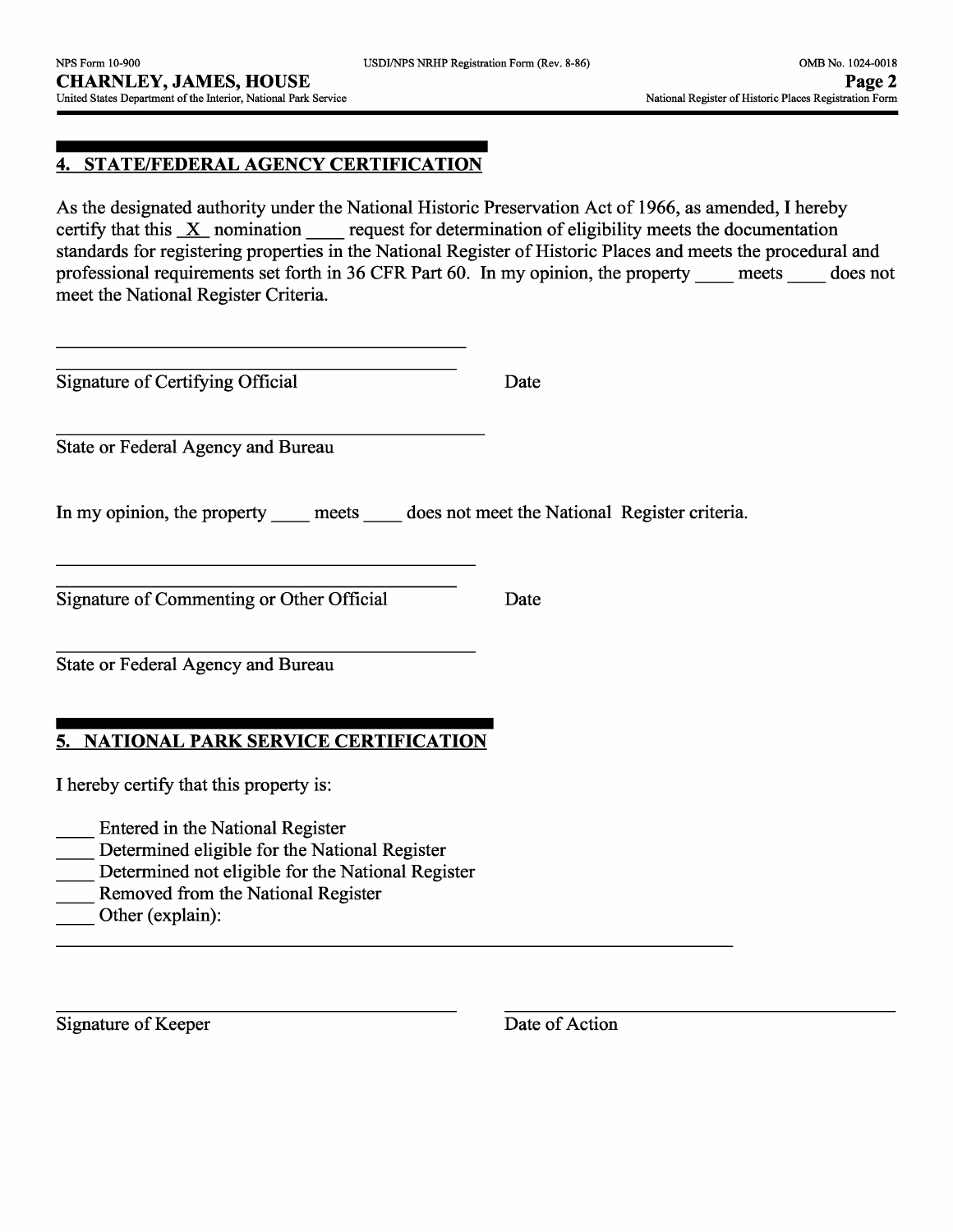## **6. FUNCTION OR USE**

| Historic: | Domestic                                            |      | Sub: Single Dwelling                                  |
|-----------|-----------------------------------------------------|------|-------------------------------------------------------|
| Current:  | Education<br>Recreation & Culture<br>Commerce/Trade | Sub: | <b>Education-Related</b><br>Museum<br>Office Building |

# **7. DESCRIPTION**

| ARCHITECTURAL CLASSIFICATION: Late 19th and Early 20th Century American Movements: Early |
|------------------------------------------------------------------------------------------|
| Modern                                                                                   |

#### MATERIALS:

- Foundation: Stone Walls: Limestone and Roman brick Roof: Metal: Copper
- Other: Wood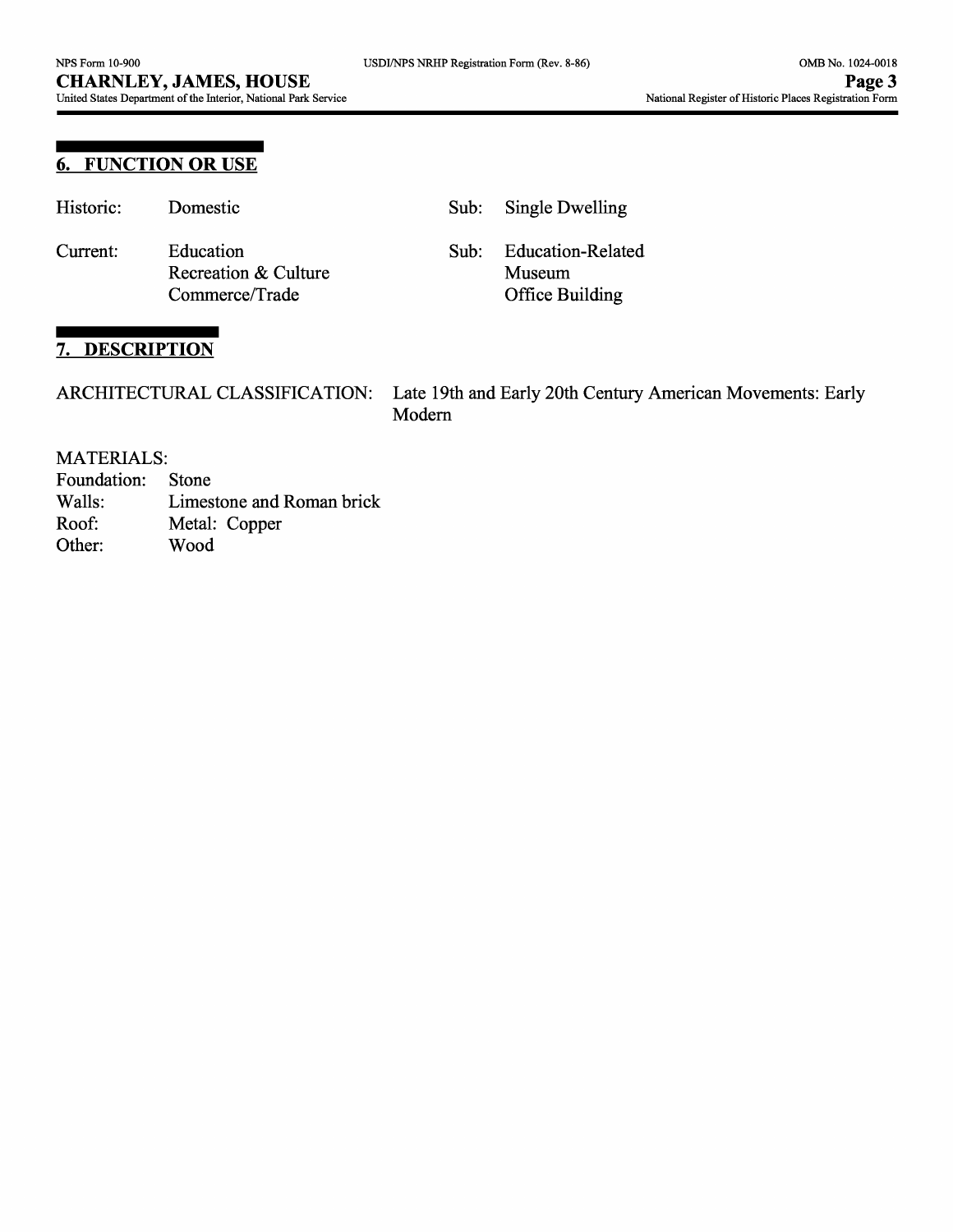#### **Describe Present and Historic Physical Appearance.**

The Charnley house is a three-story building situated in Chicago's Gold Coast neighborhood, on the southeast corner of Astor and Schiller streets. The lot measures 35 feet by 84 feet. The small footprint of the house (65 feet by 25 feet) lies tangent to the property lines along both Astor and Schiller streets, abutting the sidewalks. The remainder of the lot is used as a service drive (10 feet by 84 feet) to the rear, or east, of the house, and a service courtyard (20 feet by 25 feet) to the south.

The principal elevation of the house, facing west on Astor Street, is symmetrical, divided vertically into unequal thirds. However, the compositional emphasis is horizontal, formed by a random ashlar gray limestone base that extends over the raised basement to the sill line of the main floor, and courses of yellow Roman brick that extend from that base to the roofline. The smooth brick skin of the façade is broken only by two single limestone courses that roughly correspond to the floor and ceiling of the uppermost level. In the central section of the façade, the limestone veneer rises to frame a narrow, deeply recessed front door and flanking casement windows. Aligned with this grouping, directly above, is a projecting wooden loggia that sits in the recessed center bay of the second and third floors. It is the most embellished component of the exterior. This two-and-a-half level sequence forms the dominant focus of the front, its prominence accentuated by the austerity, unusually pronounced for the period, of the two adjacent sections. The central section also brings a classicizing balance to the composition, visually anchoring its divergent parts to present a strong, coherent whole.

At the basement level on both the north and west facades are groups of square windows covered by inset iron grills. Three low limestone steps on the west facade lead to the oak front door, decorated with an iron grill of three vertical ovals and acanthus leaves, its design characteristic of the work of Louis H. Sullivan. The casement windows on either side of the door have panes of leaded art glass in a circular pattern. The wood loggia on the second floor sits above the portal, and is supported by eight Tuscan columns. Its balustrade and frieze are decorated with jig-sawn flat patterns of ovals, beads and foliage, patterns that are repeated inside the house. The roofline of the loggia features a pressed copper cornice. On the first and second floors, a recessed double-hung window pierces the brick façade to the left and right of the entryway and loggia. The windows are without frames or any kind of surround; the shallow arches at each window's top are their only decoration. The third floor contains a pair of small square casement windows framed by limestone on each of the three thirds that comprise the main facade.

The north and south facades are dressed in the same limestone and roman brick as the west façade. On the north, a large double-hung window is centered at the first and second floors; three small casement windows surrounded by limestone are centered at the third floor. A bay projects slightly from the center of the south façade, and is flanked by two small double-hung windows at both the first and second floors and two small casement windows at the third floor. The east, or rear, facade of the house is of Chicago common brick, and is windowless except for one small opening at the second floor level toward the south end of the building. The terned copper roof is gently hipped at both ends of the house, at so low a pitch that it is almost invisible from the street, suggesting instead a flat, projecting roof. A pressed copper cornice, identical to the one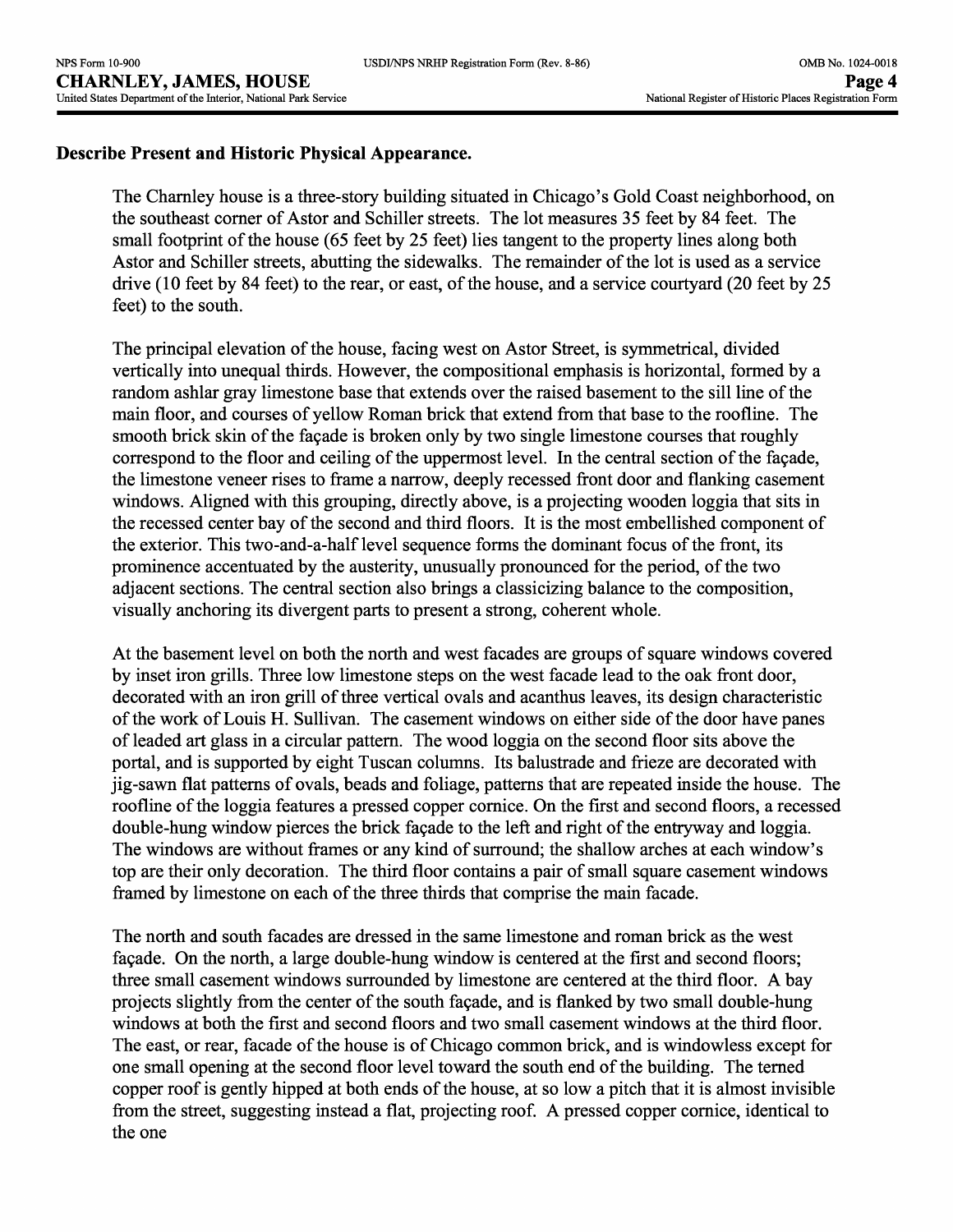that marks the roof of the loggia, emphasizes the low, horizontal line of the roof. Four chimneys are low and wide.

#### **Interior**

The front door leads into a small foyer, which is entirely sheathed in vertical oak panels with beaded borders. Five broad stairs featuring dentils under the treads lead to the inner oak entry door. This second door is decorated on both sides with carved acanthus leaves at the top portion of the recessed center panel of the door; these carved forms again reflect work characteristic of Louis Sullivan, as do many of the decorative elements throughout the house. One progresses *from* the small, rather dark, enclosed vestibule into a spacious, light-filled hall that rises to the roof and is topped by a skylight, creating a three-story atrium. This space serves as the main circulation area. At either end, to the north and to the south, is a large, rectangular room. This center hall, single-file configuration is repeated on each floor.

Immediately in front of the entrance door, in the center of the house, is a fireplace with a mosaic tile surround and hearth. It is low, without a mantel, and its tiles are patterned in a series of green, red, blue and yellow ovals against a pale yellow background. As the stairs to the second floor run behind the wall into which the fireplace is carved, the flues were installed in between the stairs to the second floor and the ceiling of the basement stairs below it to the rear, or east, wall of the house. The plaster walls of all three floors of the central hall and throughout the first floor are restored sand textured plaster and have been painted in a warm beige color. The original texture and color were researched and documented during a 1986/87 restoration of the building. *<sup>l</sup>*

Throughout the house, there is an abundance of carefully detailed woodwork, primarily quartersawn oak. The floors throughout the house are also of oak. (Floors of secondary spaces, such as closets, are of pine.) On the first floor, broad, oak arches lead into the living room to the north and the dining room to the south. Two more arches on either side of the front door frame the small alcoves housing window seats that cover radiators beneath them. These latter arches are mirrored on the opposite wall by ones on either side of the fireplace: an arch to the right framing an oak cupboard; to the left, the stairs. A smaller arch is set in the east wall of the stair landing between the first and second floors. The stairs then turn abruptly south and rise behind the wall. At the bottom of the stairs is a large, square newel post featuring a carved circle of acanthus within a square on each side.

In the northern room, which served as a living room and library, the north and west walls are lined with four-foot, six-inch-tall open bookcases. The focus of the east wall is its centered fireplace with its mantel a continuation of the bookcase top. The fireplace surround is composed of African rose marble. On both sides of this fireplace are bookcases enclosed with doors featuring ovals, circles, and other geometric shapes traced in leaded art glass. The fourth wall, containing the archway from the hall, has one section of bookcase with solid beaded paneled oak doors, terminating in a large square post, boldly decorated in carved acanthus leaves and linear gothic designs. At the meeting of the wall and the ceiling, flat, wide bands of quartersawn oak on both the wall and the ceiling take the place of a more complex crown or other molding.

<sup>1</sup> Robert A. Furhoff, "Investigation of Interior Finishes of the Charnley House, 1891, 1365 North Astor Street, March, 1987."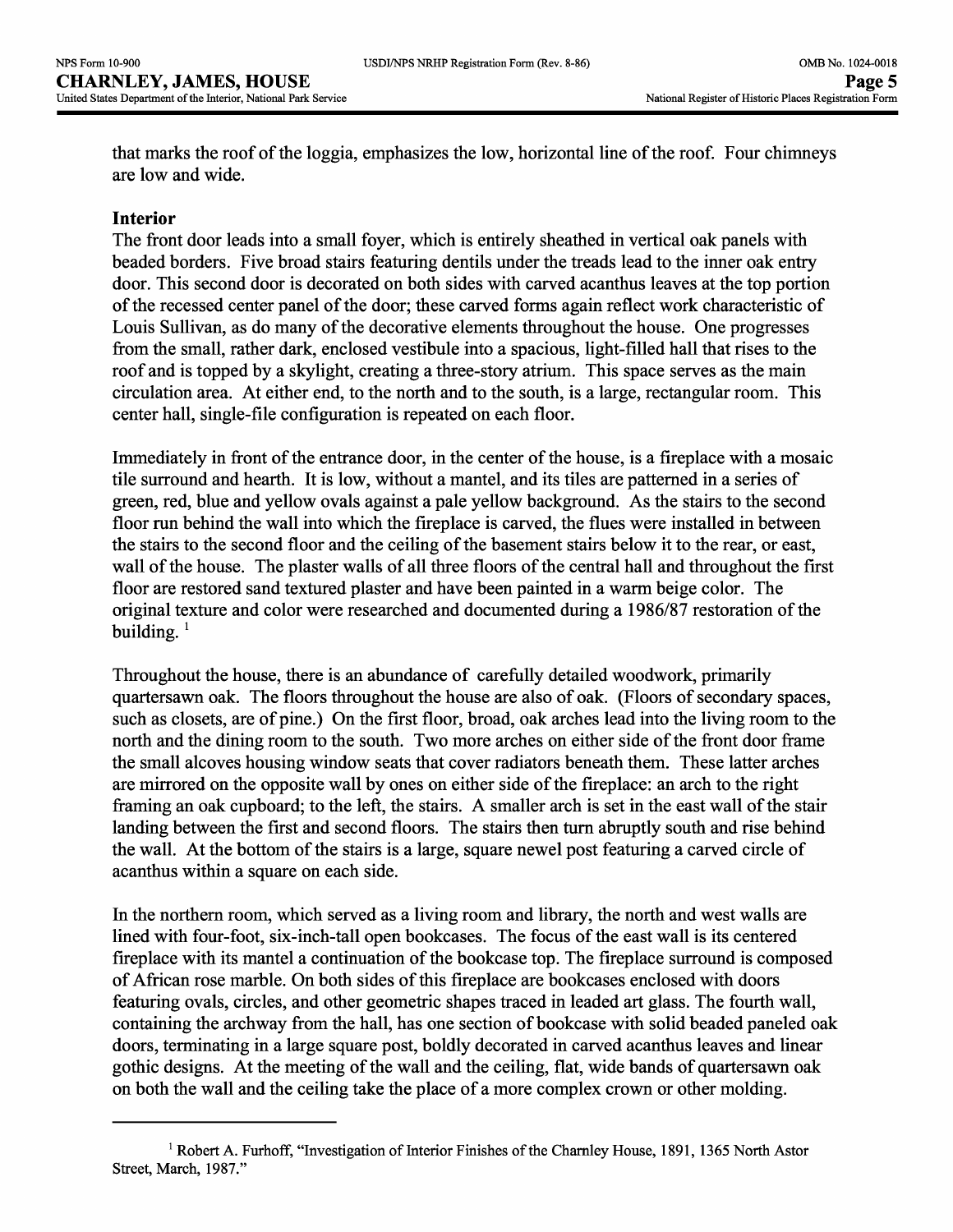In the dining room on the south end of the first floor, the major wood used is dark mahogany. This Tabasco mahogany, originally from Mexico, is thought to be a favorite wood of Sullivan's. The wood is carried around the room in broad, beaded paneling to a height of four feet, six inches. The fireplace, located in the bay that projects from the south end of the room, features a mantle with deeply cut acanthus foliage in oval shapes and with long seed pods. Selected sections of these patterns are framed in a circle and square. The fireplace surround is of a dark tone of African rose marble. The hearth is paved with a mosaic of square tiles from the Maw Company in a coordinating deep red.<sup>2</sup> Directly to the east of the dining room, a narrow butler's pantry contains cupboards, a small metal sink and a dumbwaiter leading to the basement kitchen pantry. A winding service stairway, illuminated by a small skylight, is located next to the pantry. This stair runs from the basement up to the third floor of the house, and is accessible at each level.

#### **Second Floor**

The most significant feature of the second floor is the grill of attenuated, square beaded spindles which screens the stairs to the third floor, forming the delicate east "wall" of the stairwell. The visible third floor spindled balustrade visually carries the grill upward. The balustrade of the other three sides of the stair light well at second floor level is created from panels of jig sawn geometric patterns and flat foliage, 30 inches tall. The stair itself, although not cantilevered, has the effect of being unattached to the grill; there is a space of about four inches between them. The horizontal rise and fall of the treads viewed through the vertical spindled screen creates a dramatically abstract effect. The skylight above was deliberately placed off-center of the light well by almost a foot to the east, allowing the light to filter between the stair and grill. Centered in the second floor front are double art glass doors leading to the loggia and decorated with leaded circles. On each side of the doors are window seats against the side walls, forming an inglenook.

Most of the doors on the second floor are of oak, with a beaded edge on the center panel. Also of oak are two-inch wide bands of trim on the walls of the stair hall on both the second and third floors. They mimic picture rails, but their function is purely visual, enhancing the horizontal character of the rooms and giving the illusion of a lower ceiling. These bands are repeated in the two second floor bedrooms, located at the north and south ends of the hall. Each of the two bedrooms has large double-hung windows (three in the south room and two in the north room), a large closet with built in drawers, and a casement window covered with a brick grill on the exterior of the loggia. Each has a fireplace with a mantle of assembled stock moldings available at a mill at the time of construction, perhaps purchased through James Charnley's own sources. The master bedroom, on the south end, also has a tall circular-patterned leaded glass door leading out onto the loggia. The birdseye maple fireplace in this master bedroom has a vertical mirror to its right side and horizontal shaped golden yellow tiles in its fireplace surround and hearth. This room also has a bathroom, which was remodeled in 1927 while the James B. Waller

<sup>&</sup>lt;sup>2</sup> The Maw Company was the largest producer of architectural tile in England in the latter part of the nineteenth century.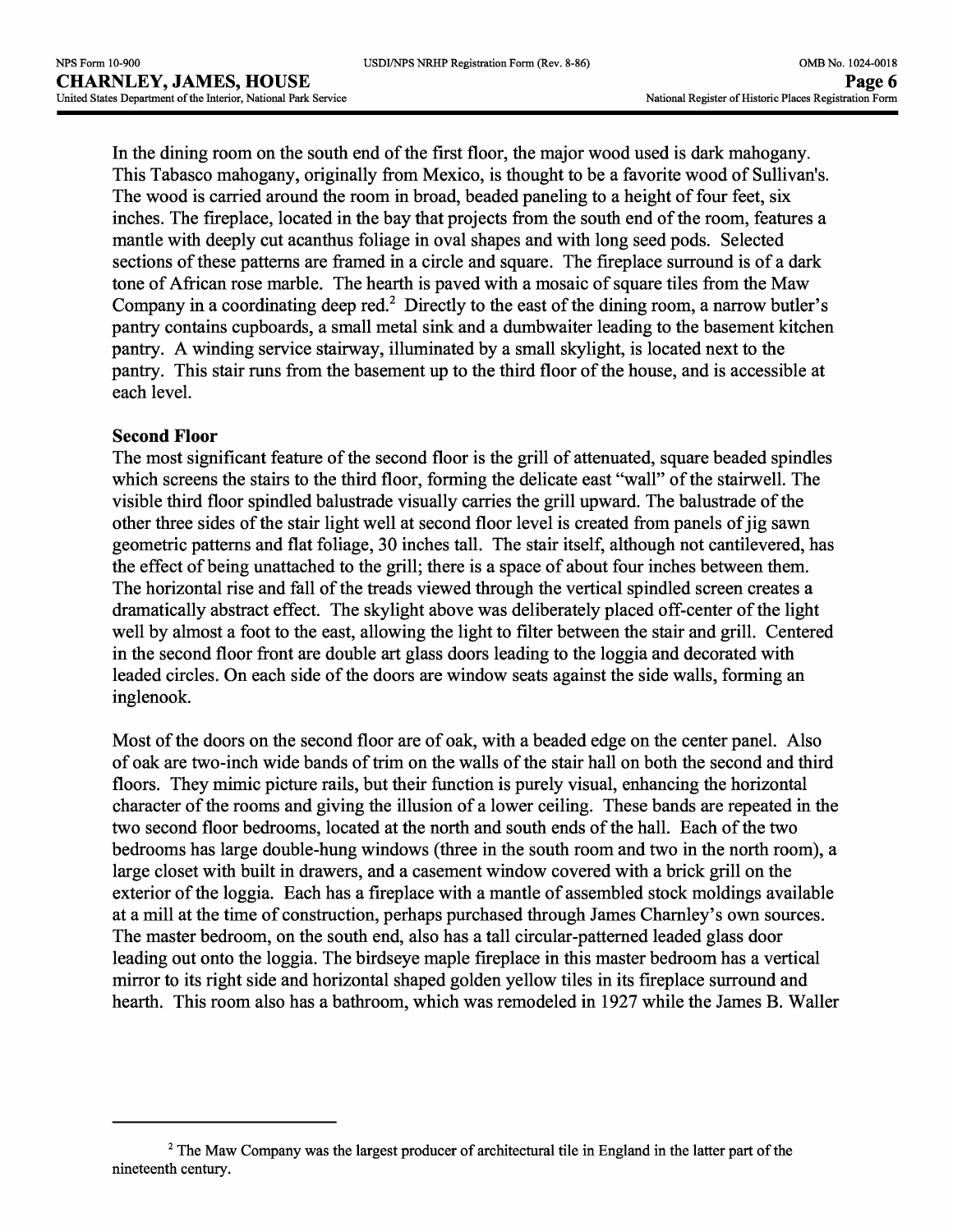| USDI/NPS NRHP Registration Form (Rev. 8-86) |  |  |  |
|---------------------------------------------|--|--|--|
|---------------------------------------------|--|--|--|

III family owned the property. $3$  This bathroom has the only window on the east side of the house. In the north room, the walnut mantle of the corner fireplace has a surround of mauve tiles which are repeated in its hearth. The original bathroom in that bedroom is now a storeroom.

On the east walls of both the second and third floors are two large rectangular recesses, possibly used to hang works of art. There are also four frosted glass windows, one at each end of the central hall on the second and third floors, providing light from this central source to service areas.

## **Third Floor**

At the third floor, the main stair hall's oak balustrade is 30 inches tall. Its spindles have concave recessed panels on each side toward their bottoms. Their tapered tops help pull the eye up. At the third floor the baseboard on the east wall of the house becomes a two- foot wide band of quartersawn oak lining the wall, visually separating the wall between the second and third floors. The linen closet is centered at the front of the house on the third floor. It has two small casement windows and five built-in drawers on each side.

The large bedroom on the north end of the third floor includes an oak corner fireplace with burgundy terra cotta tiles on the surround and hearth, and four small square casement windows. It originally had an attached bathroom to the east, now a storeroom. On the south end of the house a single large room has been created from two original servant's bedrooms. The original bath, to the east, is also used as a storeroom. The service stair can be accessed from a small hall outside the room.

## **Basement**

The basement is reached by the winding stairway that runs from outside the servant's bedrooms on the third floor down to this lowest level. At the south end of the basement a swinging door with frosted glass panel in the top half with two sidelights made the entrance from the basement hall to the original kitchen brighter. The original long gray soapstone sink is still in place along with the black sheet metal stove hood that is trimmed with Eastlake leaf trim. On the east side of the kitchen is a serving pantry that connected with the butler's pantry above it on the first floor by means of a dumb waiter, still in place. This pantry was remodeled as a service kitchen during the 1980s. The kitchen is illuminated by one large double-hung window that opens onto the courtyard, four small high casement windows on the street, and a small high double casement window in the pantry. A door to the right of the stove hood leads to the small outdoor service courtyard.

To the front of the basement, under the southern first floor alcove was originally a food storage space, now a bathroom incorporating an earlier sink. Under the front entry stair is a wine cellar complete with an early wine rack. Under the northern first floor alcove is an entrance to an underground concrete vault, built under the front sidewalk of the house for coal delivery and

<sup>&</sup>lt;sup>3</sup> The Waller family made extensive improvements to the house in 1927, installing several bathrooms, adding a wing on south end of house which contained an expanded kitchen, two porches, and additions to bedrooms. The majority of these improvements were removed by Skidmore, Owings and Merrill during their 1987-1988 renovation of the house, which was meant to bring the property back to its original configuration. Three of the bathrooms were left intact.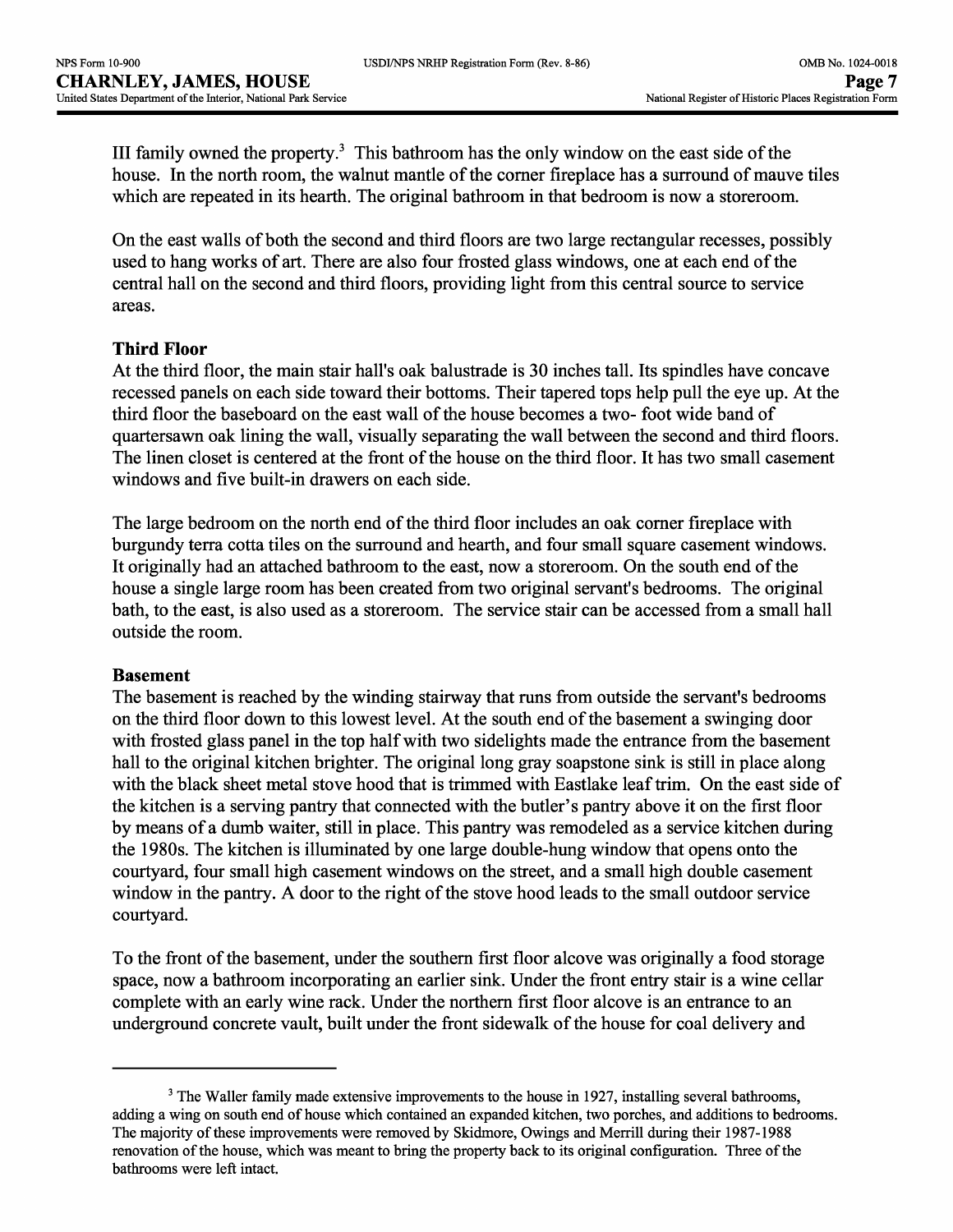storage. The large square room at the north end of the basement was a laundry room, now storage. It is illuminated by eight small high casement windows, four in each street facade. Three radiators hang from the ceiling of the basement, one each in the kitchen and laundry room, and one in the hall. While the heat from the radiators rises primarily to the first floor through large patterned decorative brass registers in the floor of the first level, some ambient heat also was available from them in the basement level, a resourceful method of supplementing heat in the winter. Originally the basement floor was wood, which had badly deteriorated by the 1980s. As part of the 1987-1988 restoration by Skidmore, Owings and Merrill, a concrete slab was poured for the basement floor, over which was laid beige and white checkerboard tiles.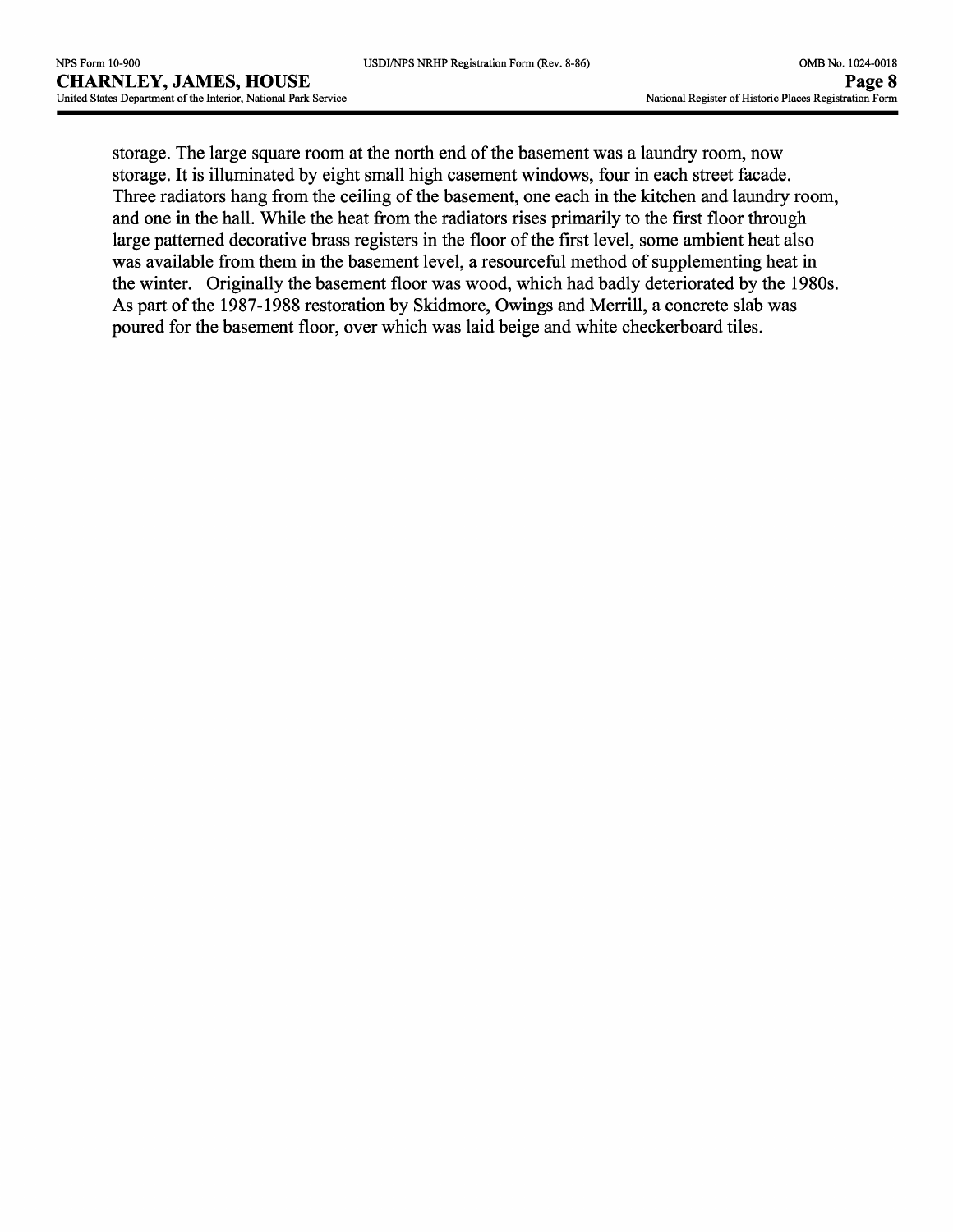# **8. STATEMENT OF SIGNIFICANCE**

Certifying official has considered the significance of this property in relation to other properties: Nationally:  $X$  Statewide: Locally:

| <b>Applicable National</b><br>Register Criteria: | $A \underline{B} \underline{C} \underline{X} \underline{D} \underline{I}$ |  |  |  |  |
|--------------------------------------------------|---------------------------------------------------------------------------|--|--|--|--|
| Criteria Considerations<br>(Exceptions):         | $A$ $B$ $C$ $D$ $E$ $F$ $G$                                               |  |  |  |  |
| NHL Criteria:                                    | $\overline{\mathbf{4}}$                                                   |  |  |  |  |
| $NHL$ Theme $(s)$ :                              | <b>Expressing Cultural Values: Architecture</b>                           |  |  |  |  |
| Areas of Significance:                           | Architecture                                                              |  |  |  |  |
| Period(s) of Significance:                       | 1891-1892                                                                 |  |  |  |  |
| <b>Significant Dates:</b>                        | 1891-1892                                                                 |  |  |  |  |
| Significant Person(s):                           | N/A                                                                       |  |  |  |  |
| <b>Cultural Affiliation:</b>                     | N/A                                                                       |  |  |  |  |
| Architect/Builder:                               | Wright, Frank Lloyd<br>Sullivan, Louis (Adler & Sullivan)                 |  |  |  |  |
| Historic Context:                                | XVI. Architecture<br>P. Prairie                                           |  |  |  |  |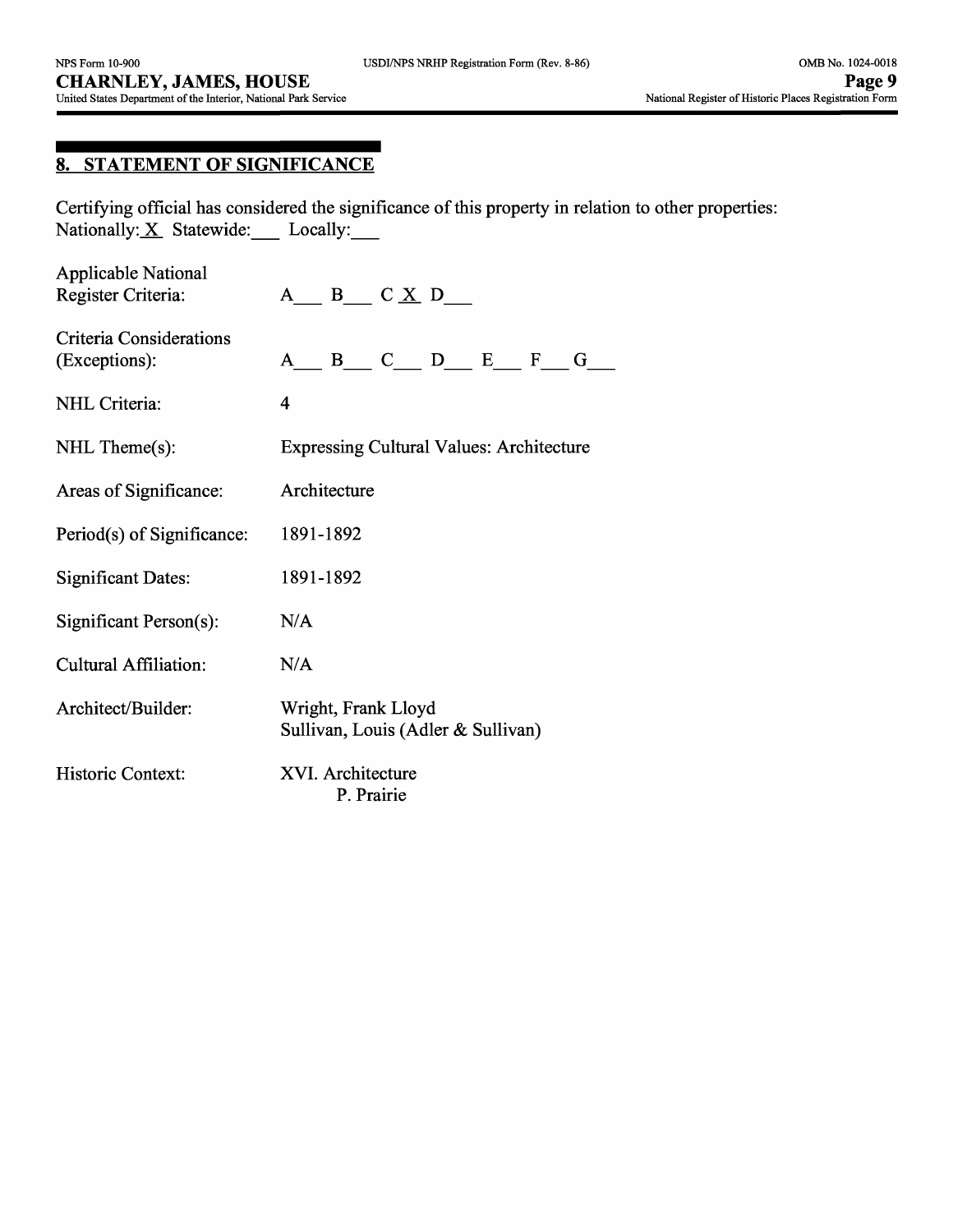## **State Significance of Property, and Justify Criteria, Criteria Considerations, and Areas and Periods of Significance Noted Above.**

The Charnley house has been widely recognized for over half a century as an important work nationally and internationally in the history of modernism in architecture. It is one of the few major residential commissions realized by Louis Sullivan, who enjoyed national prominence for several decades during his career and is now considered among the most important architects to have practiced in the United States. The house is also a benchmark in the early development of Frank Lloyd Wright, who as a draftsman and designer in Sullivan's office contributed significantly to the design. Along with the Winslow house in River Forest, Illinois (1893), the Charnley house embodies departures from convention that would make Wright's work the most radical form of avant-garde modernism in the U.S. and Europe alike by the early twentieth century and pivotal to transforming the fundamental nature of architecture over the decades that followed. Finally, the house is an unusually intact survivor of an elite urban dwelling of the late nineteenth century, one of the few extant residences by Sullivan to remain close to its original condition, and perhaps the only surviving example of a design to which both Sullivan and Wright made substantial contributions.<sup>1</sup>

The Charnley house is important to the history of American architecture and also to the history of modern Western architecture as a pivotal work in the transition from the self-conscious search for new forms of expression that characterized many efforts in design during the nineteenth century to the more fundamental breaks with the past championed by avant-garde modernists beginning in the early twentieth century. The exterior design at once evokes the archaism cultivated in neoclassical architecture nearly a hundred years before and an ambient newness that rendered it a near anomaly at the time of realization.

The strong symmetrical composition, clear hierarchy of parts, simplicity of detail, and prevailing sense of mass and solidity can all be understood within the context of French academic principles of design, then emerging as a dominant influence in American architecture. In this respect, the exterior is akin to contemporary residences that loosely and abstractly interpreted motifs of the Italian Renaissance. Examples of this kind were designed by McKim, Mead & White as early as 1882 (Phoenix House, New York). A number of architects in major cities used a similar approach by the early 1890s.

However, the Charley house differs from the overwhelming majority of such examples in its stringent avoidance of overt historical references. The second-story loggia is the most historicizing part, yet both its central placement and naturalistic relief ornament avoid specific precedent. The basic form of the house, too, evokes traditional building patterns of the Mediterranean basin, but in an even less-specific way. This generalizing of the past, combined with the bold, elemental simplicity of its details and the rigorous order of its composition make the house distantly analogous to the work of such radical neoclassicists as Claude-Nicolais Ledoux at the turn of the nineteenth century. Evidence has yet to be found, however, that either Sullivan or Wright was aware of such work or indeed what sources they may have used for inspiration.

 $1$ <sup>T</sup>he Ann Halsted House, Chicago (1883) and the Bradley House, Madison, WI (1908-1910), both designed by Louis Sullivan, also survive.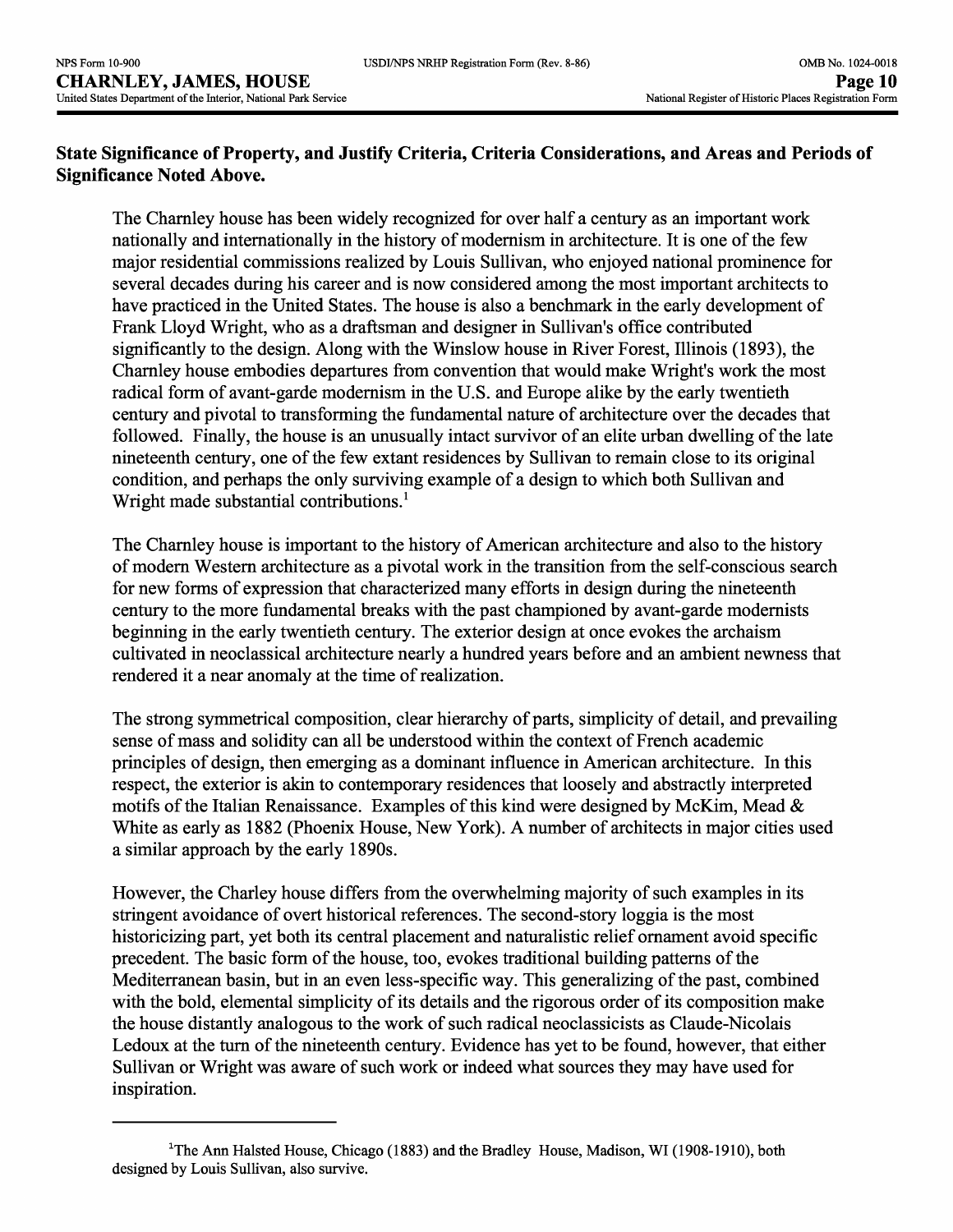Whatever conceptual springboard may exist, the pursuit of a new, abstract language stands paramount in the effect. A use of materials that emphasizes planar surface, a manipulation of form and detail alike that emphasizes basic geometric relationships, a vigorous rejection of moldings and other minor elements then considered by most architects to be essential to a well developed design -- all these facets indicate a pointed search for a method of design that significantly departed from existing ones. Even the low-slung form of the house signals a defiance of normative urban practices. The results suggest a process antithetical to a mere paring away of embellishment. The many subtleties of the composition, including the delicate tension between horizontal and vertical thrusts, the richness with which materials are expressed, and the intricacy of the few decorative details that are employed bespeak the quest for a new order that is far from minimalist.

While the basic plan of the house -- a central circulation area with one major room to either side at each level -- draws from patterns widely employed in the U.S. over the previous century, its application to the crowded urban environment of the late nineteenth century is unusual. Generally, such wide-fronted city houses with central entrances extended two or three rooms deep. Houses on narrow lots, even corner ones such at this, tended to have the entrance placed at the narrow end, adhering to long, linear room arrangements common to attached dwellings. The house designed by H. M. Hansen in 1885 nearby at 36 East Schiller Street affords a good illustration of the practice. Sullivan, and no doubt Wright, shared a concern with many architects of the period in revising the plan of city houses to make them seem more commodious. The solution here was nonetheless unusual. Just as with its form, the internal arrangement of rooms stands in near singular defiance of the constraints inherent to modern urban building.

Equally unusual is the way in which space is manipulated. On the two principal floors, horizontal and vertical movements alike are set at right angles to the major rooms. Combined with the three-story atrium that separated the stairs from the passageways, this arrangement makes the interior seem unusually light and open for one of the period. The effect is also one of grand gesture, where most of the space appears to be given over to movement. In this way, the interior suggests the beginnings of a search for a new method of developing volume that resists traditional confines. The degree to which Sullivan and Wright consciously embarked on these paths when they were designing the house can probably never be documented. However, Wright seems to have been aware of how much his role in the scheme was a catalyst for his later endeavors when he described it years later as "the beginning of modern architecture."<sup>2</sup>

Wright also later claimed authorship of the design in its entirety, but recent comparative analysis indicates Sullivan played a major role in its conception. Sullivan's renown, of course, stems primarily from his commercial buildings and from the originality of his applied ornament. While residential commissions formed a good part of the firm's early work, once he was wellestablished Sullivan did few houses and their designs seem to have commanded little, if any, of his attention. The Charnley house was exceptional, however, probably in large part due to the friendship between architect and client. The Charnley's social prominence as well as the site's prestigious location ~ in contrast to the middle-class neighborhoods on the city's South Side where most of his previous residences were located -- may also have entered the equation. The scheme in all likelihood from submissions by the firm was published in the major architectural

Frank Lloyd Wright, *An Autobiography,* second edition (New York: Duell, Sloan and Pearce, 1943).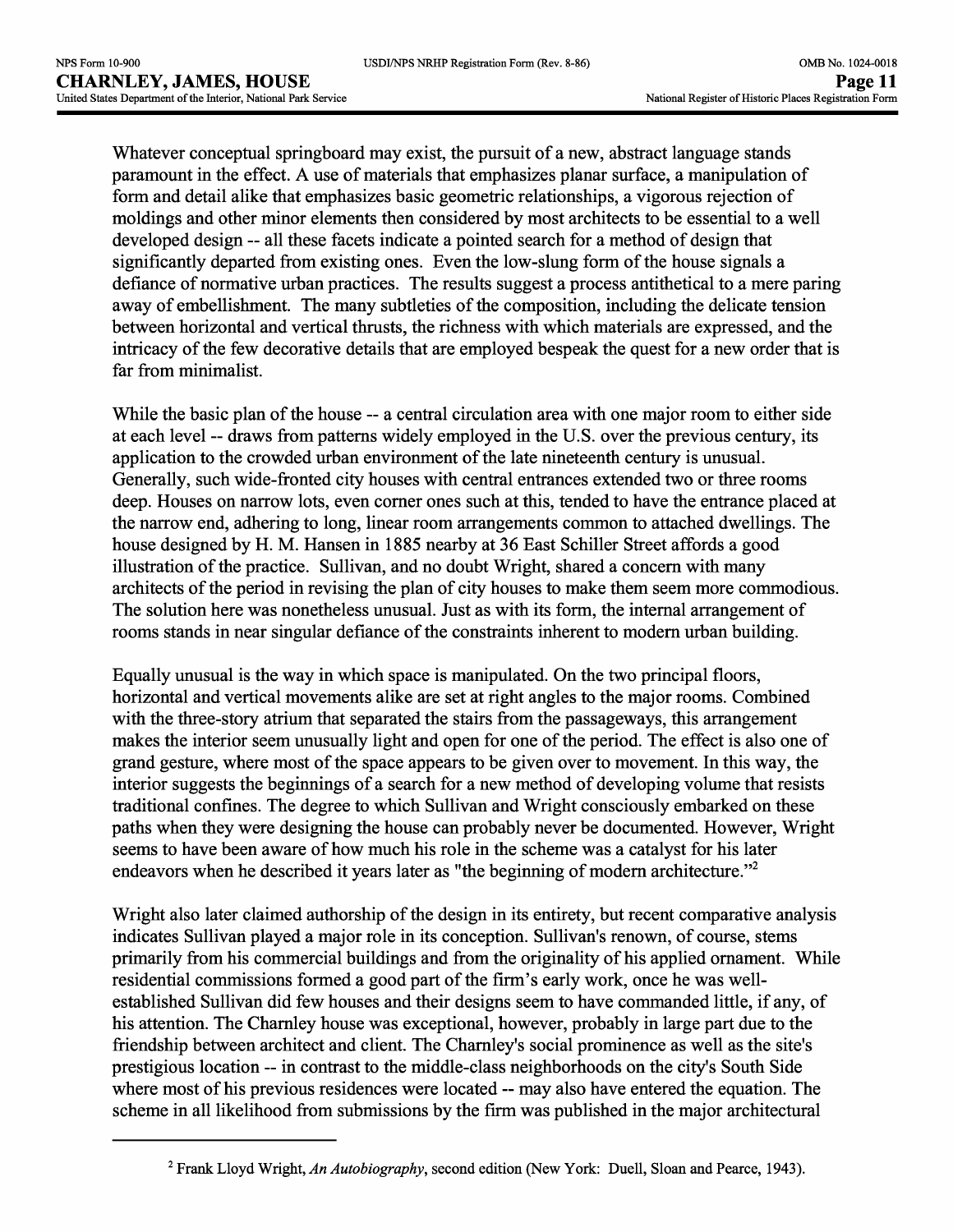journals of the day -- *American Architect and Building News, Architectural Record, and Inland Architect.* This suggests Sullivan considered it an important work.

The Charnley house was designed near the peak of Sullivan's career in terms of quantitative success. Completion of the Auditorium placed the firm among the Nation's leaders in the design of tall commercial buildings as well as of theaters. Adler & Sullivan was now receiving commissions for major business blocks from many parts of the country, transforming this practice into one of a very few that were truly national at that time. The residence also was designed at a pivotal point in Sullivan's development as an architect of exceptional ability. For several years his stylistic independence had been growing through the creation of bold masses and planar wall surfaces supporting little or no ornament in a vein inspired by the work of H. H. Richardson. Arguably, the Auditorium represents the culmination of this phase. His approach began to change in 1890, fusing the elemental simplicity of previous work with a more classicizing rectilinearity and an intricate play of naturalistic ornament, shedding Richardsonian motifs in the process. The Wainwright Building (1890-1892) in St. Louis stands among the most prominent examples of this shift at its inception. The Charnley house exemplifies the transformation as well, while balancing the unrelieved planar masses characteristic to previous work with some of the decorative indulgences of the new. Perhaps most important, it looked as new for a house as the Wainwright did for an office building. Sullivan may well have considered it an emblem of his hard-won progress.

For Wright, the Charnley house was important, too, not just because he was involved in its design, and not just because it manifested a maturation in his mentor's style, but also because Sullivan was focusing on a building type with which he, Wright, was familiar and for which he had the most opportunities to design at that stage of his career. Here were lessons that could be directly applied to his own work. The design stands quite apart from anything he himself had done before. Here, for the first time in a building of domestic scale, Wright could see how the order of classicism could become a basis for a creative, non-historicizing departure. The approach was soon broadened in his own work, mostly significantly at the Winslow house, and it became an essential foundation for the synthesis he would achieve around 1900 between the academic and picturesque as well as non-western traditions. Wright's role in this scheme was more than that of a student. He may well have selected the materials and developed the unorthodox composition enframing the entrance and its flanking windows. Wright, too, may have been responsible for designing the stairwell and he can be readily credited with many interior details. The process of absorbing Sullivan's principles was accentuated by his own extensive participation. While for Sullivan the Charnley house was a sign of maturity, for Wright it was a springboard for exploration at the start of his career.

Among Sullivan's residential works, the Charnley house ranks among the very few that survive intact and the only surviving one of substantial significance realized before the turn of the century. Wright's early work has a much greater survival rate. Nevertheless, the Charnley house is virtually unique as an intact example of a scheme in which both architects appear to have been so involved. The building is also a relatively rare example of an elite city house of the late nineteenth century that stands in almost its original condition. Careful restorations of recent years have left the house as a document of its era, not just in the major and family spaces, but in the service ones as well. From basement kitchen to third-floor servants' quarters, the house imparts a vivid sense of a world seldom experienced today save through period illustrations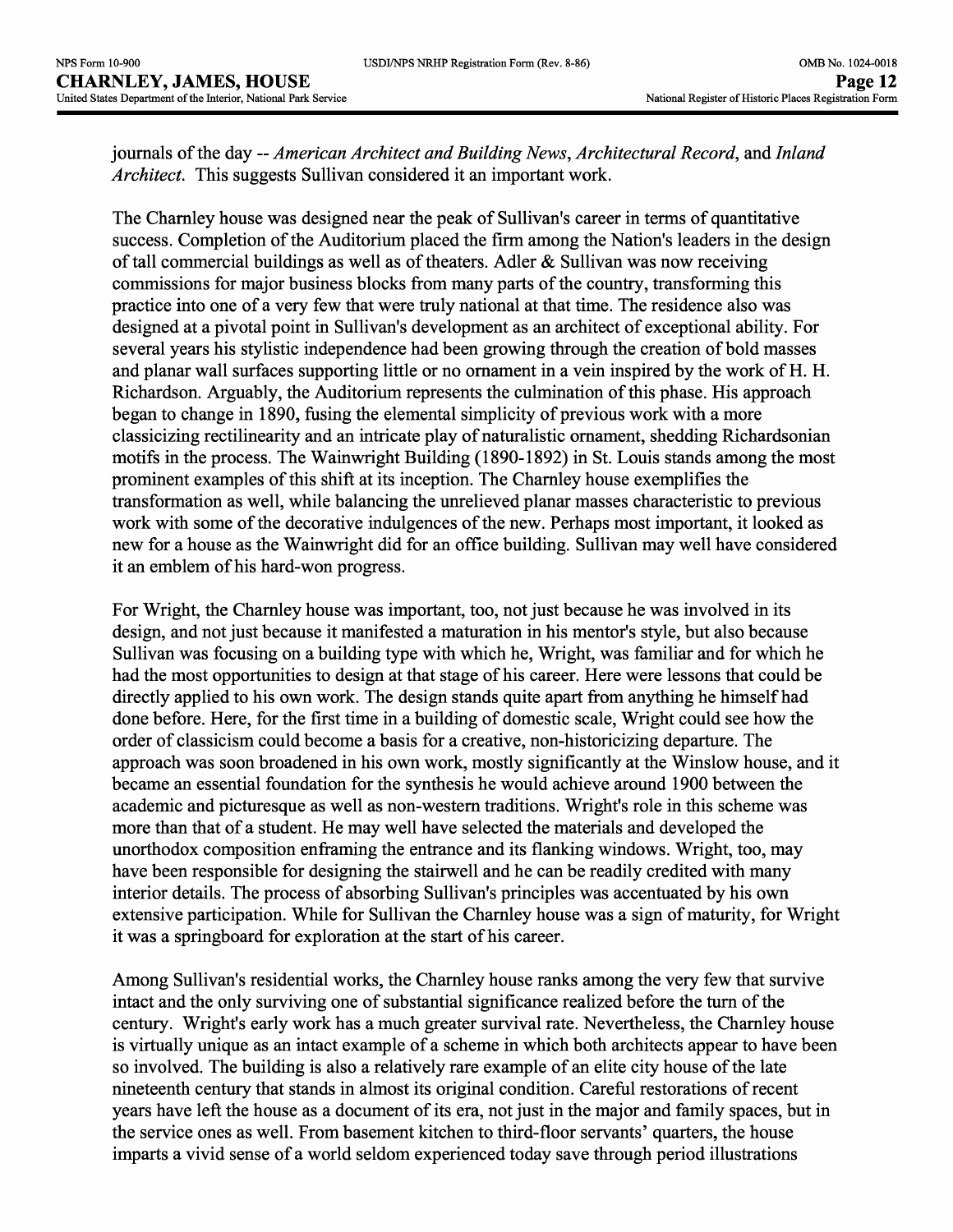The Charnley house is located in the Gold Coast neighborhood of Chicago in the Astor Street Historic District. The neighborhood borders Lake Michigan and lies less than two miles north of the Loop, Chicago's business district. The neighborhood was developed beginning in the 1880s, its mansions commissioned by wealthy industrialists, such as Potter Palmer, who made the neighborhood one of the most fashionable in the city, a stature it has maintained to the present. By the early 1890s, much of the area had been developed, and land values had become so high that the majority of new dwellings occupied comparatively modest parcels. Most were built as attached houses, giving the area a distinctly urban character.

James Charnley, a successful lumberman originally from Pennsylvania, came to Chicago in 1866 and established a business with his brother, Charles, and brother-in-law, Lester Bradner. Bradner, Charnley & Co. included a sawmill, which produced heavy timber for commercial and industrial construction, and also a large lumberyard.<sup>3</sup> In 1871 Charnley married Helen Douglas, daughter of John M. Douglas, the president of the Illinois Central Railroad. The couple lived in several locations, most of them in or near the Gold Coast, which was the neighborhood favored by their families. In 1877 Charnley withdrew from Bradner, Charnley & Co. to found another lumber company with his father-in-law, who had just retired from the Illinois Central.<sup>4</sup> The business was very successful, and in 1882 the Charnleys commissioned a large residence from the then new architectural firm of Burnham & Root on an expansive site at the northwest corner of Lake Shore Drive and Division Street. Boasting capacious porches on the two main levels, this great timber-frame structure suggested a country house planned for seasonal use more than one close to the urban core. With full eastern exposure to Lake Michigan, the configuration was far from practical during the severe winter months.

The Charnleys probably had met Louis Sullivan through business connections. Sullivan's brother, Albert, was a rising star at the Illinois Central. John Douglas would certainly have known him, and may have introduced him to his daughter and son-in-law. Albert in turn may have introduced them to his brother. In later years, Adler & Sullivan designed several stations for the Illinois Central, including that in New Orleans (1891).

The Charnleys encountered their friend Louis Sullivan in New Orleans in 1890. Sullivan had traveled there seeking to recover from the rigors of completing the immense Auditorium Building, constructed between 1887 and 1889. The bond between Sullivan and the Charnleys had grown sufficiently strong that when the former found New Orleans ill-suited for recuperation, the three traveled together to Ocean Springs, Mississippi, a small gulf coast community just east of Biloxi. Both parties found the lush setting ideal. Before they returned to Chicago, the Charnleys and Sullivan purchased adjacent parcels of oceanfront property. The architect agreed to prepare plans for winter cottages for himself and for the Charnleys.

Frank Lloyd Wright, who was hired by the Adler & Sullivan office in 1887 to assist with the Auditorium, was also assigned to work on the Ocean Springs cottages. He later claimed to have

<sup>3</sup>George Hotchkiss, *Industrial Chicago: The Lumber Interests* (Chicago: Goodspeed Publishing Co, 1894), 452. The company was one of the first to introduce the heavier varieties of timber and large joists, which contributed largely to their success.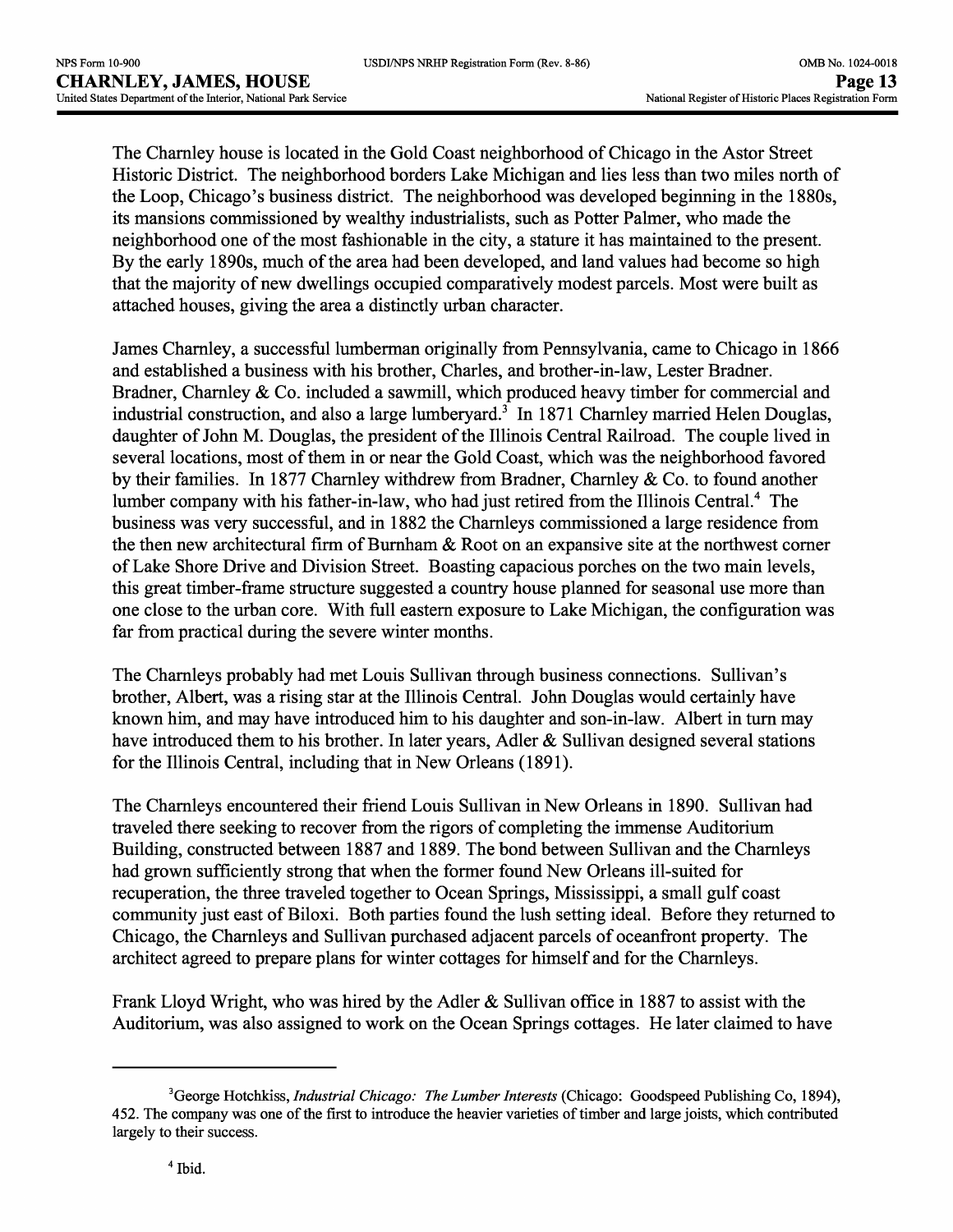designed them on his own, but it is more likely that Sullivan made preliminary sketches for his draftsman to develop into final designs, a conventional division of labor in an architectural office. The cottages were built in 1890 or 1891.<sup>5</sup>

The friendship, nurtured on the Gulf Coast, made Sullivan the logical choice for architect when the Charnleys decided to build a new residence that was less extravagant to maintain, more compact, and more in keeping with the ever denser urban environment of the Gold Coast. Several factors may have influenced the decision to build anew at a reduced scale. The Charnley's only child, Douglas, would have been about 18 years old and soon would be going off to Yale. By that time, Charnley's partnership with his father-in-law had ended, as John Douglas had retired for good in 1884.<sup>6</sup> Although his lumber company continued to operate, his business interests were no longer in Chicago, but in Wisconsin, Minnesota, and Mississippi.7

In the summer of 1890 the Charnleys bought a piece of property of substantial dimensions, but much smaller than the land they then occupied at Lake Shore Drive and Division. Extending 84 feet on Astor Street and 125 feet on Schiller, the parcel cost \$27,500. By the end of 1892 Charnley had sold the eastern-most portion of this land, reserving a lot of 84 feet by 35 feet for the site of his own residence. Projected to cost \$25,000, the house was to consume most of the remaining lot. Plans were completed by June 1891, construction began the next month, and exterior work was completed by that November. By May 1892, the Charnley's occupied the house.<sup>8</sup>

The couple lived in their new house for ten years, and then kept it as a rental property from 1902 until 1911. James Charnley retired in 1902 and moved with his wife to Camden, South Carolina, where he died three years later. The last tenant of the Chicago house, Redmond D. Stephens, purchased it in 1911 and resided there until 1918. The Waller family tenure of the house was the longest, a period of 51 years from 1918 to 1969 and included two generations. James B. Waller, Jr., purchased the house in 1918, and his son James III inherited the house in 1920 after his father's death. The younger Waller was alderman of this, the  $43<sup>rd</sup>$ , ward from 1931-1933 and from 1943-1945, and a distinguished progressive Republican. Waller died in 1949, and his widow continued to live in the house until 1969.<sup>9</sup>

After several subsequent owners, the house was purchased in 1979 by Lowell Wohlfeil, who used it as a residence with his partner Larry Duvall, a decent with the Chicago Architecture Foundation. During this period selected restoration projects were undertaken by architect John

8Sprague

<sup>5</sup>Mary Wallace Crocker, *Historic Architecture in Mississippi* (Jackson: University and College Press of Mississippi, 1973), 98.

<sup>6</sup> Sprague. When John Douglas retired, Charnley renamed his lumber company the James Charnley Lumber Company; then, in 1889, he shortened it to the James Charnley Co.

*<sup>^</sup>Industrial Chicago: The Lumber Interests,* 453.

Commission on Chicago Historical and Architectural Landmarks, "Charnely House Summary of Information," 1972, 5-7.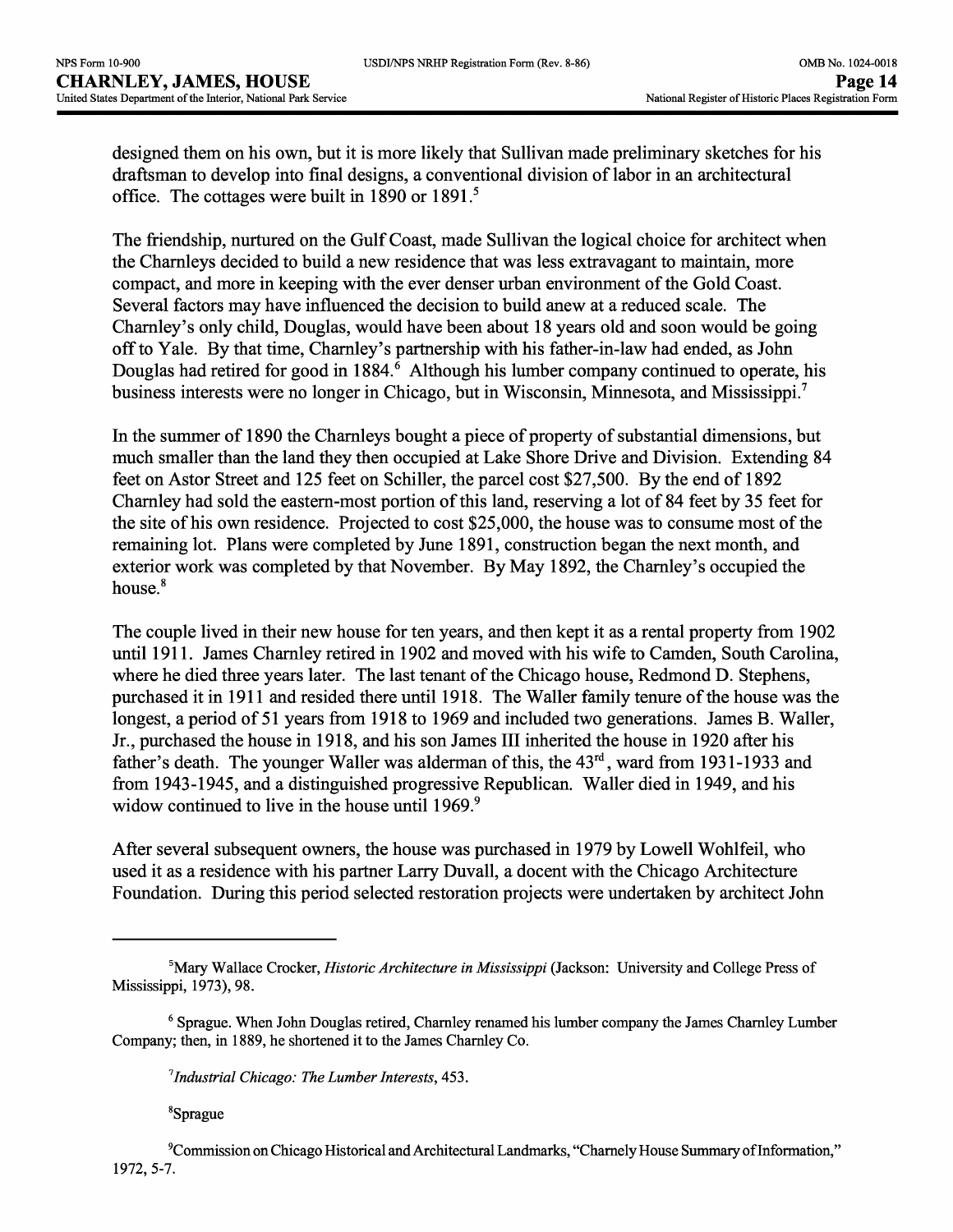| USDI/NPS NRHP Registration Form (Rev. 8-86) |  |
|---------------------------------------------|--|
|---------------------------------------------|--|

Vinci with assistance from Timothy Samuelson, now of the Commission on Chicago Landmarks.

The house was purchased in 1986 by the architectural firm of Skidmore, Owings & Merrill (SOM), which undertook large-scale restoration of the house directed by architect John Eifler. A 1927 addition to the south side of the house, added by the Waller family, was removed, and the house was returned to its original configuration. Color analysis was performed by Robert Furhoff and original painted plaster colors were returned to the house. SOM used the house as the headquarters for its newly formed Chicago Institute for Architecture and Urbanism, but thereafter decided to put the property up for sale.

After standing vacant for about three years, the building was rented in 1994 to Seymour H. Persky, a philanthropist and architectural and decorative arts collector, who sought to safeguard its future. That December he offered the property to the Society of Architectural Historians (SAH), a not-for-profit organization, for use as its offices. After the SAH agreed to accept the proposal and move from Philadelphia to Chicago, Persky purchased the house for \$1,650,000 for the SAH, with the deed work completed on 11 April 1995. The SAH relocated that summer and opened the house to the public for guided tours in May 1996. The SAH is the largest and oldest scholarly organization specifically devoted to the study of the history of the built environment, and was formed in 1940. Its current membership of some 4000 individuals and institutions is comprised of historians, professional designers, preservationists, interested lay people, museums, and libraries.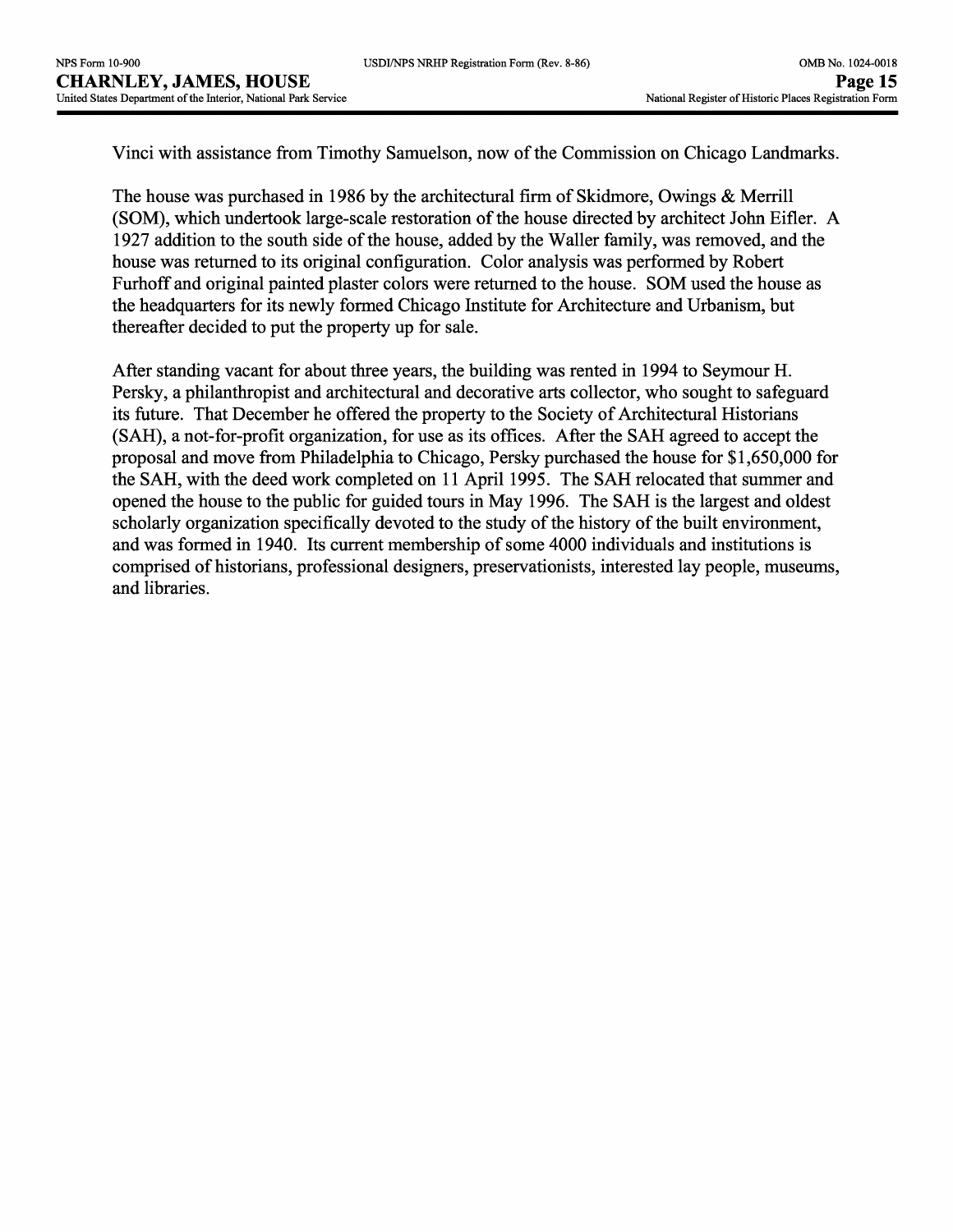## **9. MAJOR BIBLIOGRAPHICAL REFERENCES**

#### **Unpublished Materials**

- Commission on Chicago Historical and Architectural Landmarks, "Charnley House Summary of Information," Report, May 1972.
- "Death of James Charnley," unidentified newspaper clipping, 12 February, 1905, in Harpel Scrapbook, Chicago Historical Society Library.

Harrington, Elaine. "Charnley-Persky House Tour" and "Charnley-Persky House Historic Background," Society of Architectural Historians Docent Training Materials, 1995, revised February 1997.

- Homolka, Larry. "James Charnley House," Historic American Building Survey, No. 111-1009, August 1983.
- Manson, Grant Carpenter. "Notes on James Charnley House," Grant Manson Collection, c. 1939, Oak Park Public Library, Oak, 111.
- National Register of Historic Places Nomination Form for Charnley House. Prepared by Susan Benjamin, 1969.
- Purcell, William Gray. Letter to George Grant Elmslie, with annotations by Elmslie, undated (ca. 1946), Research Center, Frank Lloyd Wright Home and Studio, Oak Park, 111.

Sprague, Paul E., "The Charnley House," unpublished ms., ca. 1989.

#### **Manuscript Collections**

Collections on the Charnley House located at Commission on Chicago Historical and Architectural Landmarks; Chicago Historical Society; Skidmore, Owings and Merrill, Chicago Office; Oak Park Public Library; and Research Center of the Frank Lloyd Wright Home and Studio, Oak Park, Illinois.

#### **Published Sources**

*The Astor Street District.* Chicago: Commission on Chicago Historical and Architectural Landmarks, 1976.

Benevolo, Leonardo. *History of Modern Architecture.* Cambridge, MA: MIT Press, 1971.

Blake, Peter. *Frank Lloyd Wright: Architecture and Space.* Baltimore: Penguin Books, 1980.

Boles, Daralice D. "From House to Headquarters." *Progressive Architecture* 70 (April 1989), 76- 81.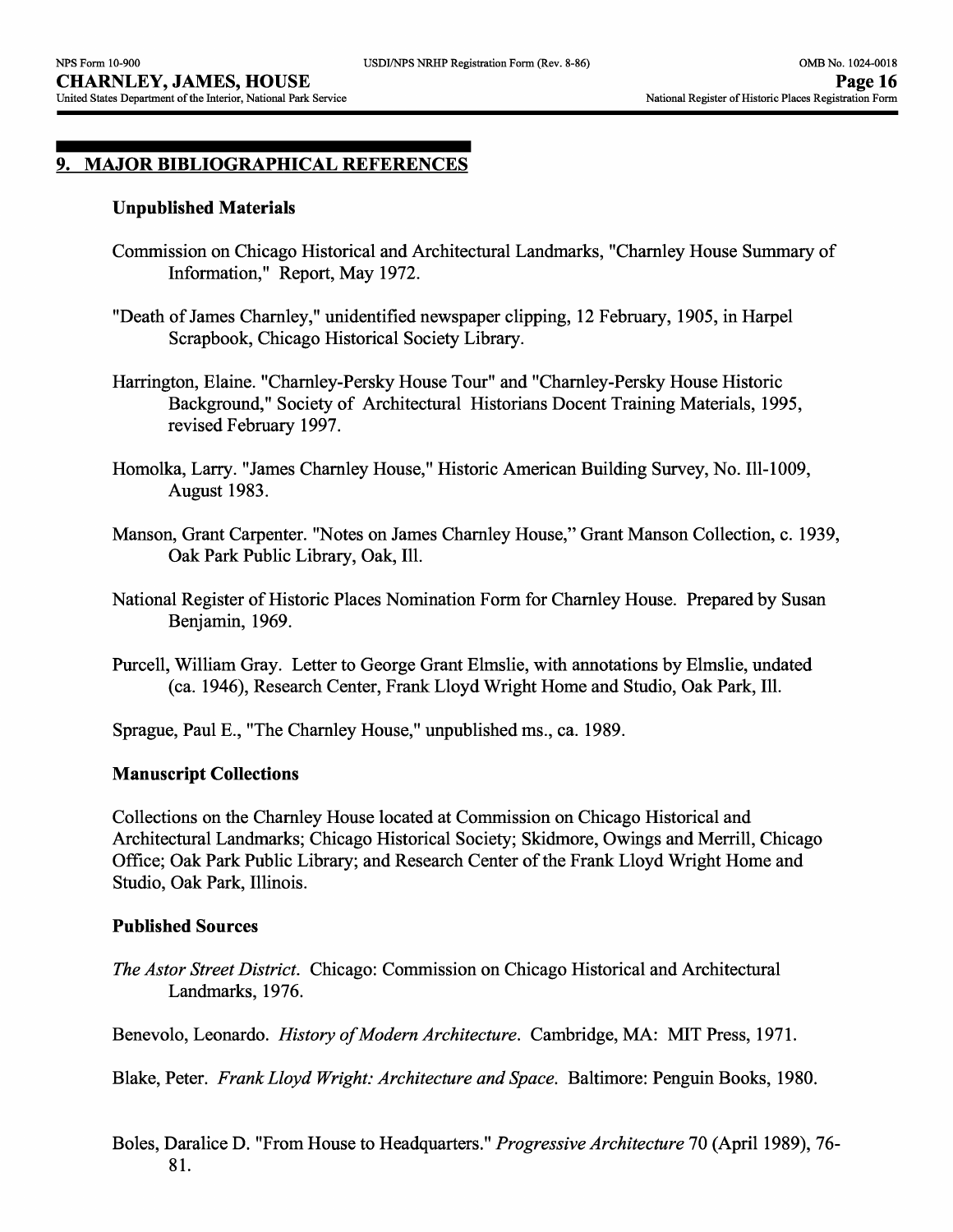- Brooks, H. Alien. *The Prairie School: Frank Lloyd Wright and His Midwest Contemporaries.*  New York: W. W. Norton, 1972.
- Bush-Brown, Albert. *Louis Sullivan.* New York: George Barziller, 1960.
- *Chicago Landmarks.,* Chicago: Commission on Chicago Historical and Architectural Landmarks, 1978.
- Clark, Emily and Patrick Ashley. "The Merchant Prince of Cornville," *Chicago History,* Vol. XXI: 3 (December 1992), 10-13.
- Connely, Willard. *Louis Sullivan as he Lived: The Shaping of American Architecture, A Biography.* New York: Horizon Press, 1960.
- Crocker, Mary Wallace. *Historic Architecture in Mississippi.* Jackson: University and College Press of Mississippi, 1973.
- de Wit, Wim, ed. *Louis Sullivan: The Function of Ornament.* New York: W.W. Norton for the Saint Louis Art Museum, 1986.
- "Designer's Showcase: Frank Lloyd Wright's Charnley House, Chicago," *Interior Design* 46 (November 1975), 118-119.
- Drury, John. *Old Chicago Houses.* Chicago: University of Chicago Press, 1941.
- Elia, Mario Manieri. *Louis Henry Sullivan.* New York: Princeton Architectural Press, 1996.
- Elmslie, George Grant. "Letter to Frank Lloyd Wright, June 12, 1936, *"Journal of the Society of Architectural Historians,* 20: 3 (October 1961), 140-142.
- Etlin, Richard A. *Frank Lloyd Wright and Le Corbusier: The Romantic Legacy.* New York: Manchester University Press, 1994.
- Frei, Hans. *Louis Henry Sullivan.* Zurich: Artemis Verlag, 1992.
- Gill, Brendan. *Many Masks: A Life of Frank Lloyd Wright.* New York: Ballantine, 1988.
- *Guide to the Jackfleld Tile Museum.* England: The Ironbridge Gorge Museum Trust Ltd. And Jarrold Publishing, 1995.
- Hanks, David A. *The Decorative Designs of Frank Lloyd Wright.* New York: E.F. Dutton, 1979.
- Hartley, Mary. *James B. Waller and Pioneering in the Wilderness of Politics.* Chicago: Lakeside Press, 1931.

Hitchcock, Henry Russell. *Architecture, Nineteenth and Twentieth Centuries.* New York: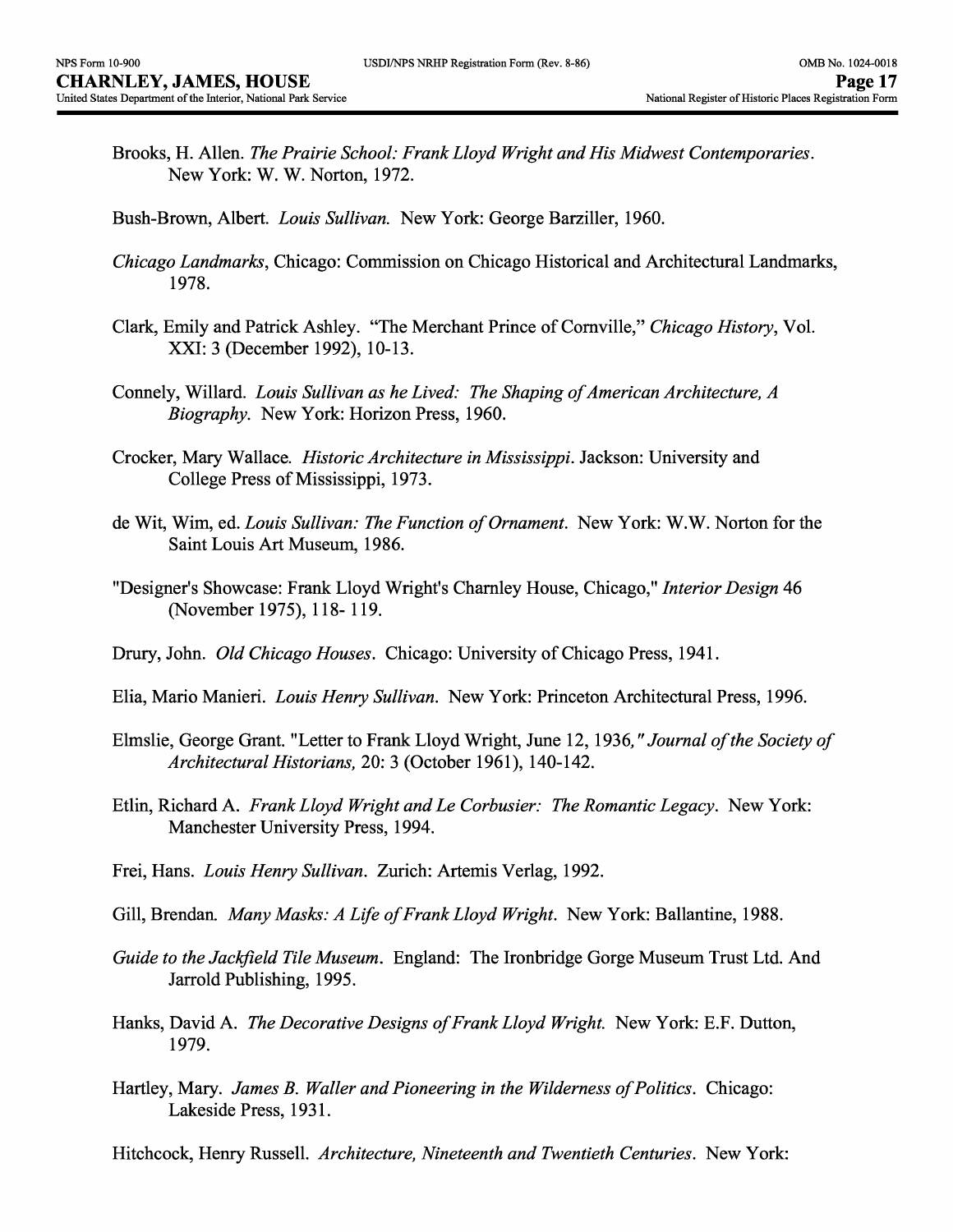Penguin Books, 1977.

- \_\_\_. *In the Nature of Materials: The Buildings of Frank Lloyd Wright, 1887-1941.* New York Sloan and Pearce, 1942.
	- \_\_\_. "Frank Lloyd Wright and the Academic Tradition." *Journal of the Warburg and Courtauld Institutes.* London: Warburg Institute, University of London, 1940.
- Hoffman, Donald. *Understanding Frank Lloyd Wright's Architecture.* New York: Dover, 1995.
- Hotchkiss, George W. *Industrial Chicago: The Lumber Interests.* Chicago: Goodspeed Publishing Company, 1894.
- "House of James Charnley, Esq., Astor Street, Chicago, Illinois," *American Architect and Building News* 38 (31 December 1892), 1888.
- Levine, Neil. *The Architecture of Frank Lloyd Wright.* Princeton: Princeton University Press, 1996.
- Mayer, Harold M. and Richard C. Wade. *Chicago: Growth of a Metropolis.* Chicago and London: The University of Chicago Press, 1969.
- Manson, Grant Carpenter. *Frank Lloyd Wright to 1910: The First Golden Age.* New York: Van Nostrand Reinhold, 1958.
- McCarter, Robert, ed. *Frank Lloyd Wright: A Primer on Architectural Principles.* New York: Princeton Architectural Press, 1991.
- Michels, Eileen. "The Early Drawings of Frank Lloyd Wright Reconsidered." Journal of the Society of Architectural Historians, 30: 4 (December 1971), 294-303.
- Morgan, Keith. "The Charnley-Persky House: Architectural History and the Society." *Journal of the Society of Architectal Historians* 54: 3 (September 1995), 276-277.
- Morrison, Hugh. *Louis Sullivan: Prophet of Modern Architecture.* New York: Norton, 1963.
- O'Gorman, James F. *Three American Architects: Richardson, Sullivan, and Wright, 1865-1915.*  Chicago: University of Chicago Press, 1991.
- Pfeiffer, Bruce Brooks, ed. *Frank Lloyd Wright's Collected Writings.* New York: Rizzovi, 1992.
- \_\_\_ and Yukio Futagawa. *Frank Lloyd Wright Monograph 1887-1901.* Tokyo: A.D.A Edita, 1986.

"Residence for Mr. James Charnley." *Inland Architect and News Record* 18 (August 1891), plate.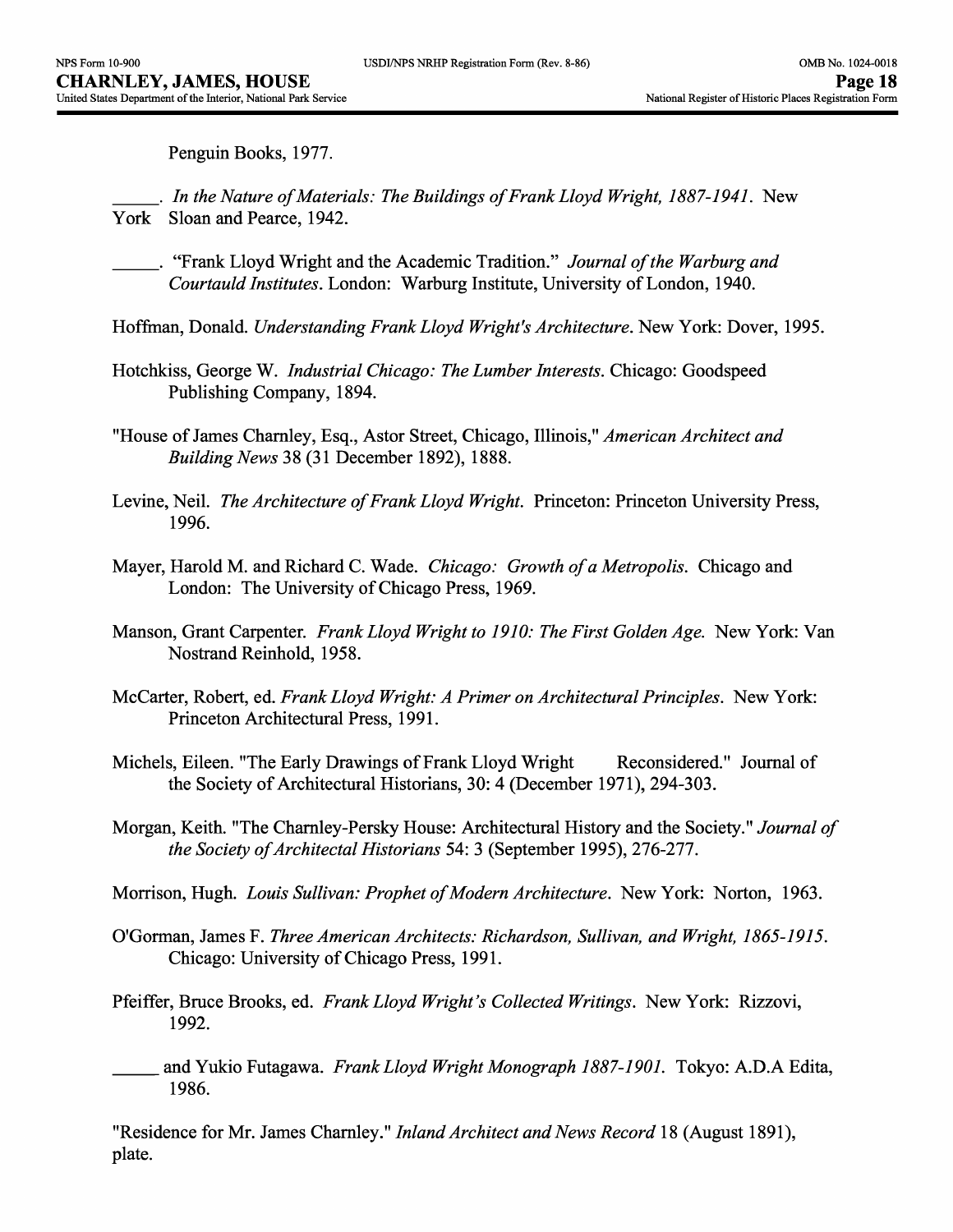- Riley, Terrence, ed., with Peter Reed. *Frank Lloyd Wright, Architect.* New York: Harry N. Abrams for the Museum of Modern Art, 1994.
- Saliga, Pauline, ed. *Fragments of Chicago's Past: The Collection of Architectural Fragments of the Art Institute of Chicago.* Chicago: The Art Institute of Chicago, 1990.
- "SAH Honors Seymour H. Persky." *Newsletter,* Society of Architectural Historians, 39: 4 (December 1995), 5-6.
- Sanderson, Arlene, ed. *Wright Sites: A Guide to Frank Lloyd Wright Public Places.* New York: Princeton Architectural Press, 1995.
- Schultze, Franz and Kevin Harrington, eds. *Chicago's Famous Buildings: A Photographic Guide to the City's Architectural Landmarks and Other Notable Buildings.* Chicago: University of Chicago Press, 1993.
- Scully, Vincent, Jr. *Frank Lloyd Wright.* New York: George Braziller, 1960.
- Secrest, Meryl. *Frank Lloyd Wright: A Biography.* New York: Alfred A. Knopf, 1992.
- "Seymour H. Persky Gives James Charnley House to Society as National Headquarters." *Newsletter,* Society of Architectural Historians, 39: 2 (April 1995), 2-3.
- Smith, Norris Kelly. *Frank Lloyd Wright: A Study in Architectural Content.* New York: Prentice-Hall, 1966.
- Storrer, William Allin. *The Frank Lloyd Wright Companion.* Chicago: University of Chicago Press, 1993.
- Sullivan, Louis H. *Kindergarten Chats and Other Writings.* New York: Wittenborn, Schultz, 1947.
- \_\_\_. *The Autobiography of an Idea.* Washington, D.C.: American Institute of Architects, 1924.
- Twombly, Robert. *Frank Lloyd Wright: His Life and Architecture.* New York: John Wiley and Sons, 1979.
- \_\_\_. *Louis Sullivan: His Life and Work.* Chicago: University of Chicago Press, 1986.
- Wright, Frank Lloyd. *An Autobiography.* New York: Duell, Sloan and Pearce, 1943.
- Zukowsky, John, ed. *Chicago Architecture, 1872-1922: Birth of a Metropolis.* Chicago: The Art Institute of Chicago, 1987.

Previous documentation on file (NPS):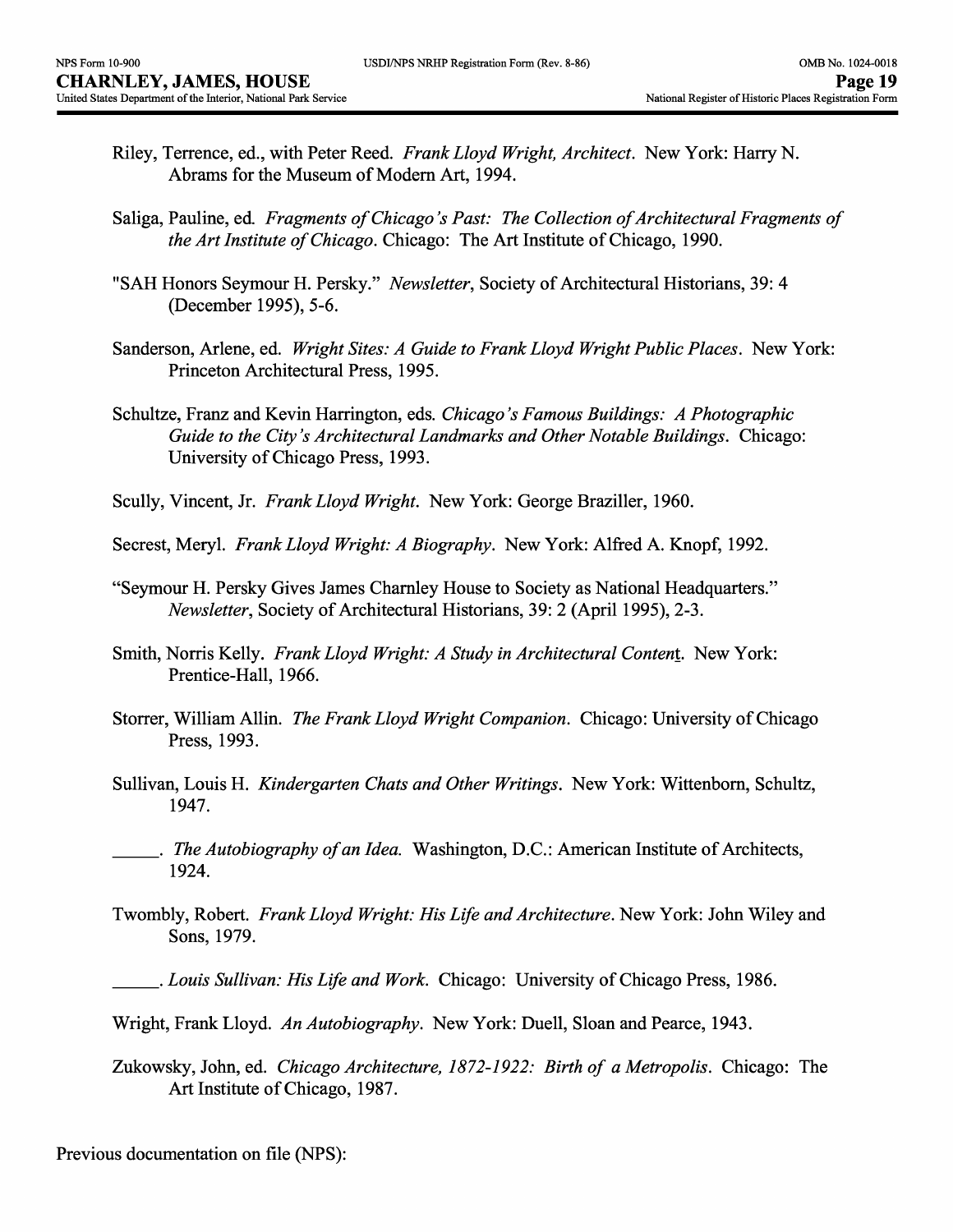- Preliminary Determination of Individual Listing (36 CFR 67) has been requested.<br>Previously Listed in the National Register.
- Previously Listed in the National Register.
- 
- Designated a National Historic Landmark.
- Previously Determined Eligible by the National Register.<br>
Designated a National Historic Landmark.<br>
Recorded by Historic American Buildings Survey:  $\#$ \_Il X Recorded by Historic American Buildings Survey: *#* 111-1009
- Recorded by Historic American Engineering Record: #

Primary Location of Additional Data:

- State Historic Preservation Office
- Other State Agency
- Federal Agency
- Local Government
- University
- $\frac{1}{1}$ Other (Specify Repository):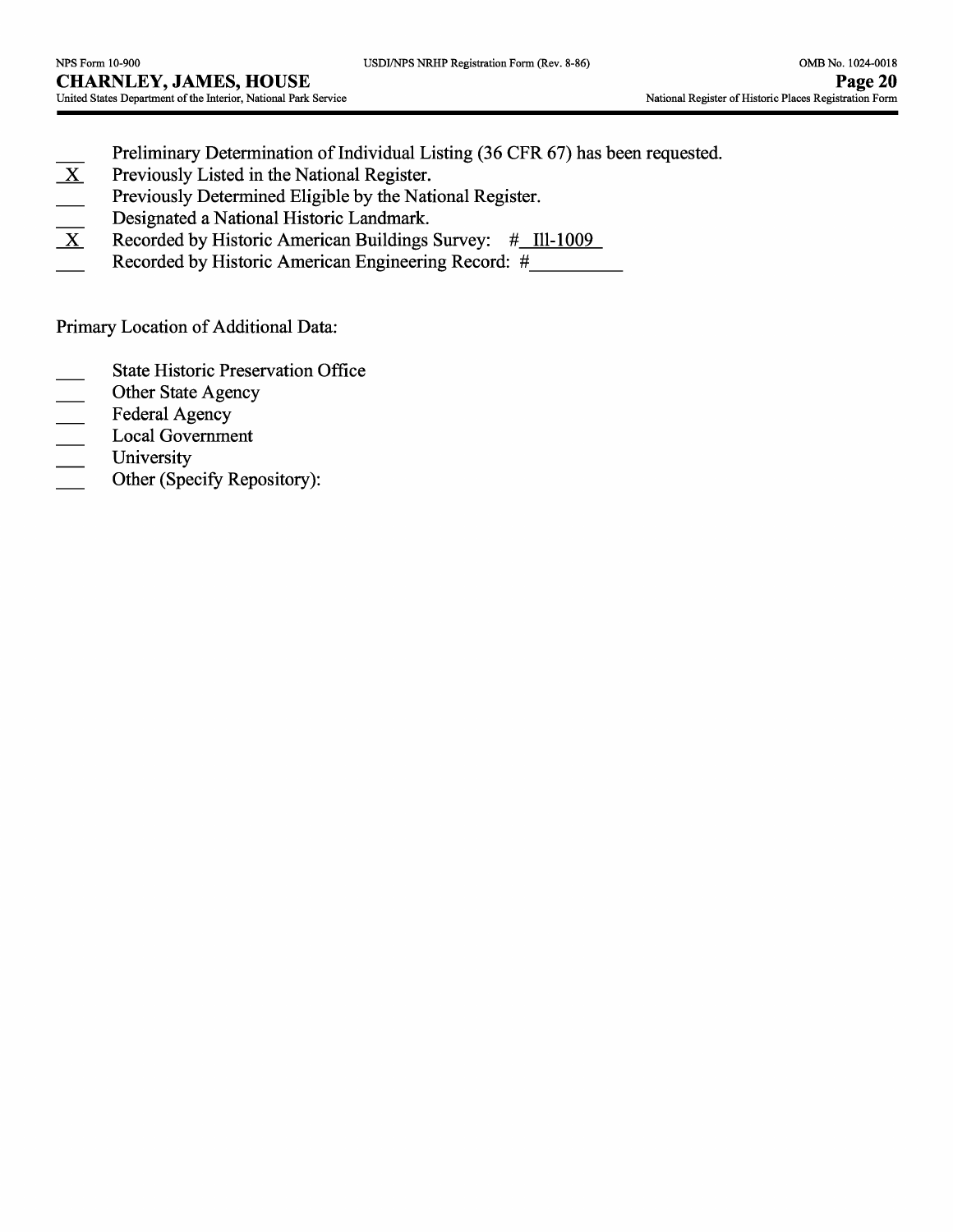# **10. GEOGRAPHICAL DATA**

Acreage of Property: .08

| UTM References: |  |    | Zone Easting | Northing |
|-----------------|--|----|--------------|----------|
|                 |  | 16 | 447960       | 4639500  |

Verbal Boundary Description:

The West 26.10 feet of Lot 35 in Astor's Addition to Chicago in the North Franctional Quarter of Section 3, Township 39 North, Range 14, East of the Third Principal meridian, in Cook County, Illinois.

The East 11.40 feet of the West 37.50 feet of Lot 35 in Astor's Addition to Chicago in the North Franctional Quarter of Section 3, Township 39 North, Range 14, East of the Third Principal Meridian (except that part lying above an inclined plan having an elevation of 32.85 feet at the west boundary of the land and descending in an even slope to an elevation of 28.85 feet on the East line of said Land being in relation to Chicago City datum)in Cook County, Illinois.

Boundary Justification:

The nominated property includes the entire parcel historically associated with the Charnley house.